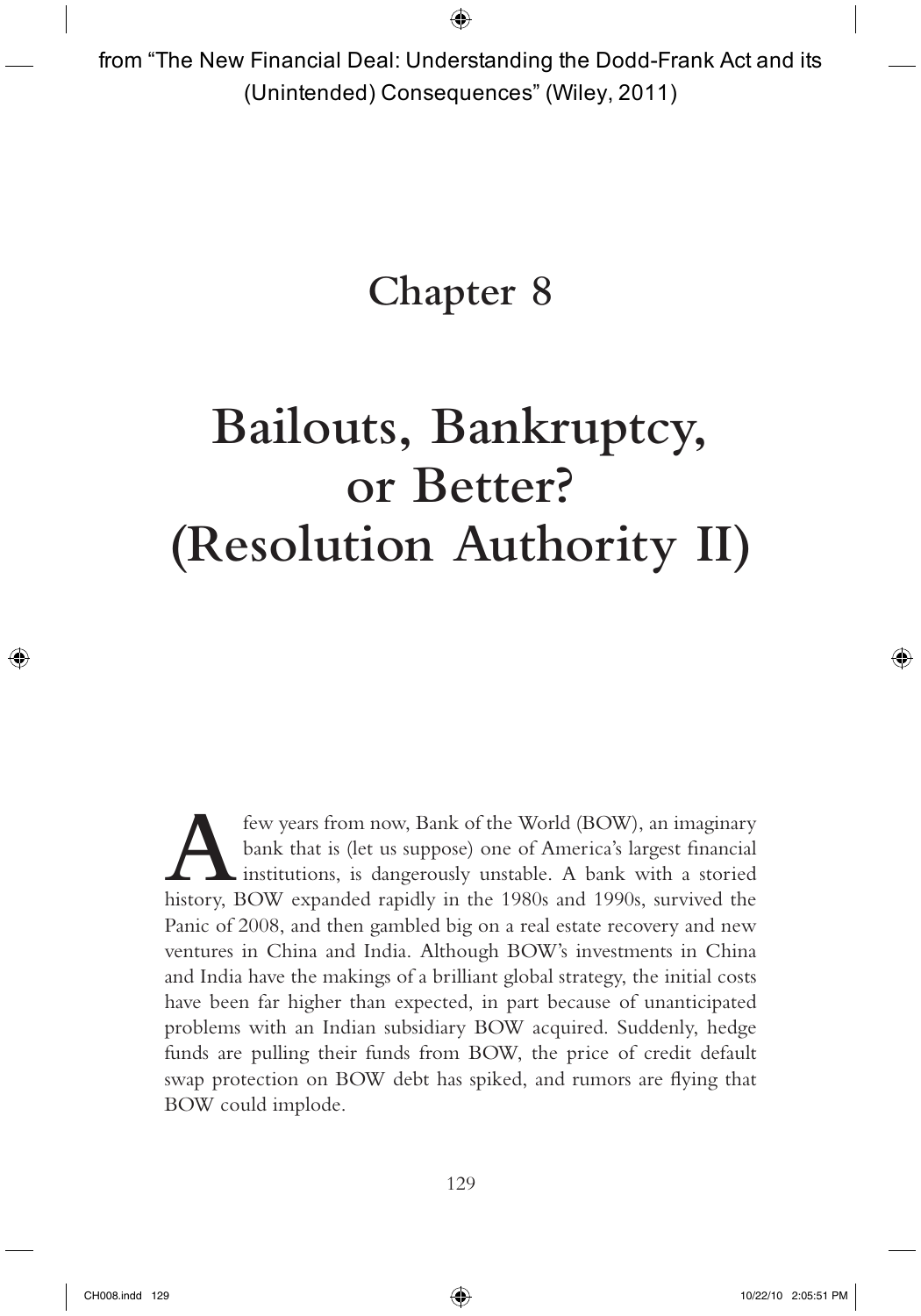The Treasury secretary calls up Bank of the World's chief executive, who says the continuing worldwide slump has made things difficult for BOW and everyone else, but that earnings and the bank's liquidity are fine and the rumors are overblown. Not especially reassured, the Treasury secretary worries that other banks could be vulnerable if BOW were to collapse. He hangs up and calls the chairman of the Federal Reserve, who asks: " What should we do? "

⊕

This is the scenario for which the new resolution regime was designed.

### The Basic Framework

Here, in summary form, are some of the key features we will be considering:

- Triggering the resolution rules:
	- "Three keys turn": Treasury, Federal Reserve, Federal Deposit Insurance Corporation (FDIC).
	- Consultation with President. •
- Covered companies: any financial institution.
- Limited judicial review. •
- FDIC takes over:
	- Managers replaced if responsible. •
	- Shareholders and creditors take losses.
	- Company must be liquidated. •

A few basic details will suffice for an initial introduction to the framework. As we saw in Chapter 7, resolution under Dodd-Frank begins when the "three keys turn"—Treasury proposes to take over a systemically important financial company that is in or near default, and the Fed and FDIC concur by a two-thirds vote. The three keys are also expected to consult with the President.

Although the resolution rules clearly are designed for the systemically important institutions we considered in Chapter 5, the framework sweeps much more broadly than this. Regulators can take over

⊕

↔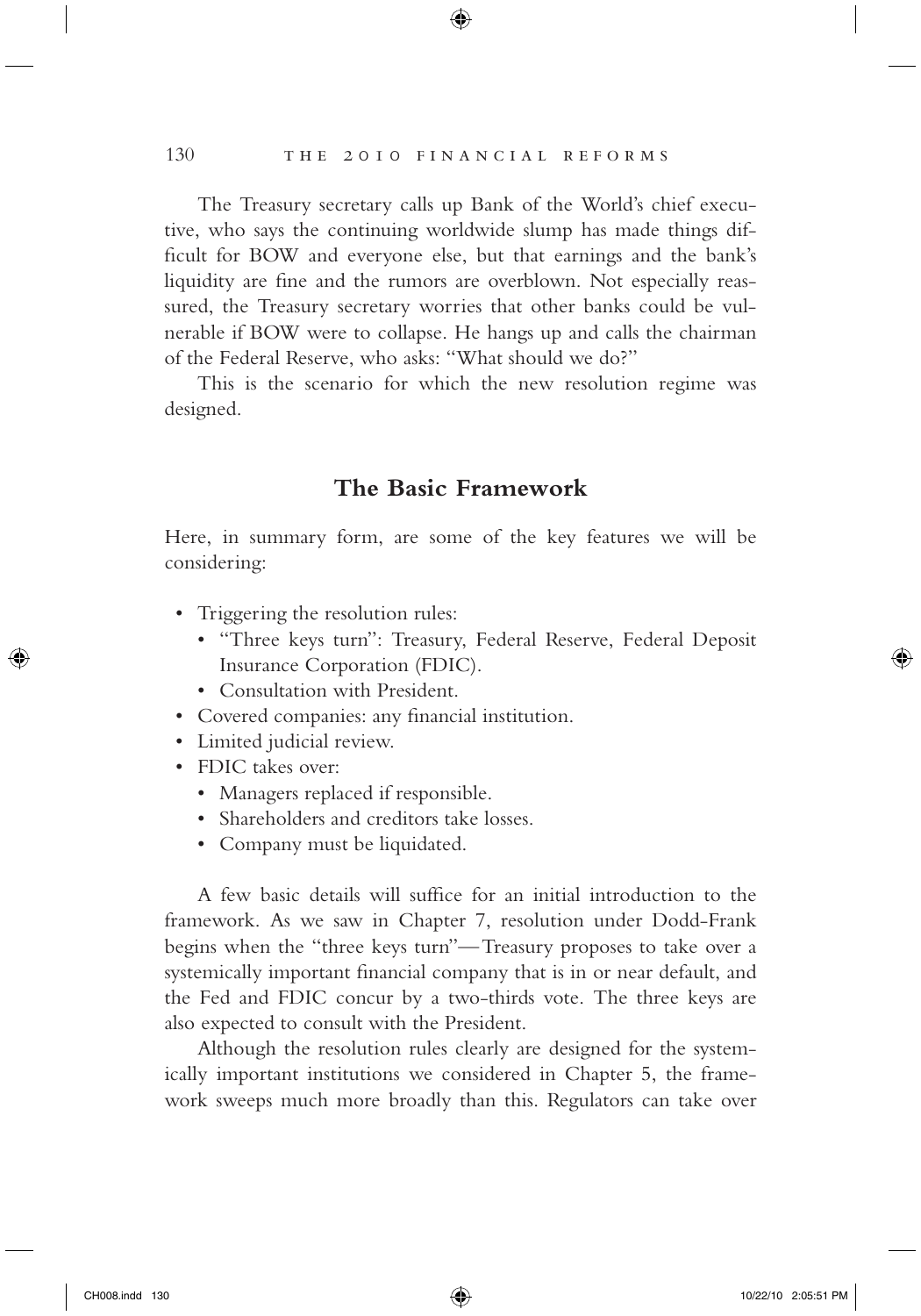any financial institution they wish if they decide that its failure could have a destabilizing effect.

⊕

The decision to step in is subject to very little judicial oversight. If the managers of the financial institution do not consent to the government takeover, regulators can initiate the resolution process by filing a petition in federal district court alleging that the company in question is a financial company that is in default or in danger of default. Regulators are not required to make any other showing, and the court can reject the petition only if it is " arbitrary or capricious. "The court is given 24 hours to make this determination. Whether this severely truncated review is constitutionally adequate is subject to real question, as we will see.

Once the petition has been filed, the FDIC takes over the company as its receiver, much as the FDIC does with ordinary banks. The FDIC has nearly unfettered discretion to sell the company or any of its parts, either directly or after transferring the assets to a bridge bank. Shareholders are expected to be wiped out, and creditors ordinarily must take losses, except (a major exception) with contracts the FDIC agrees to honor. The objective is to liquidate the company in an orderly fashion, on terms dictated by the FDIC.

To fund the resolution process, the FDIC is entitled to borrow up to 10 percent of the value of the company's assets. With a major financial institution, this will give the FDIC enormous funding capacity over \$200 billion with a company like Citigroup.

Proponents of the new regime claim that it will end taxpayer bailouts and assure an "orderly resolution" of financial distress. Critics insist that it will not end bailouts, and may even make them more likely. Which will it be? And does the new framework improve on ordinary Chapter 11, which it is designed to displace?

To answer these questions, and to chart our path to the heart of the new regime, I will focus on four key objectives that I believe define effective insolvency laws. First, the insolvency framework must be initiated in a timely fashion. Even the most elegant resolution framework won't work if regulators (or the parties themselves, in the case of bankruptcy) wait too long before using it. The second objective is limiting the damaging effect of financial distress on third

⇔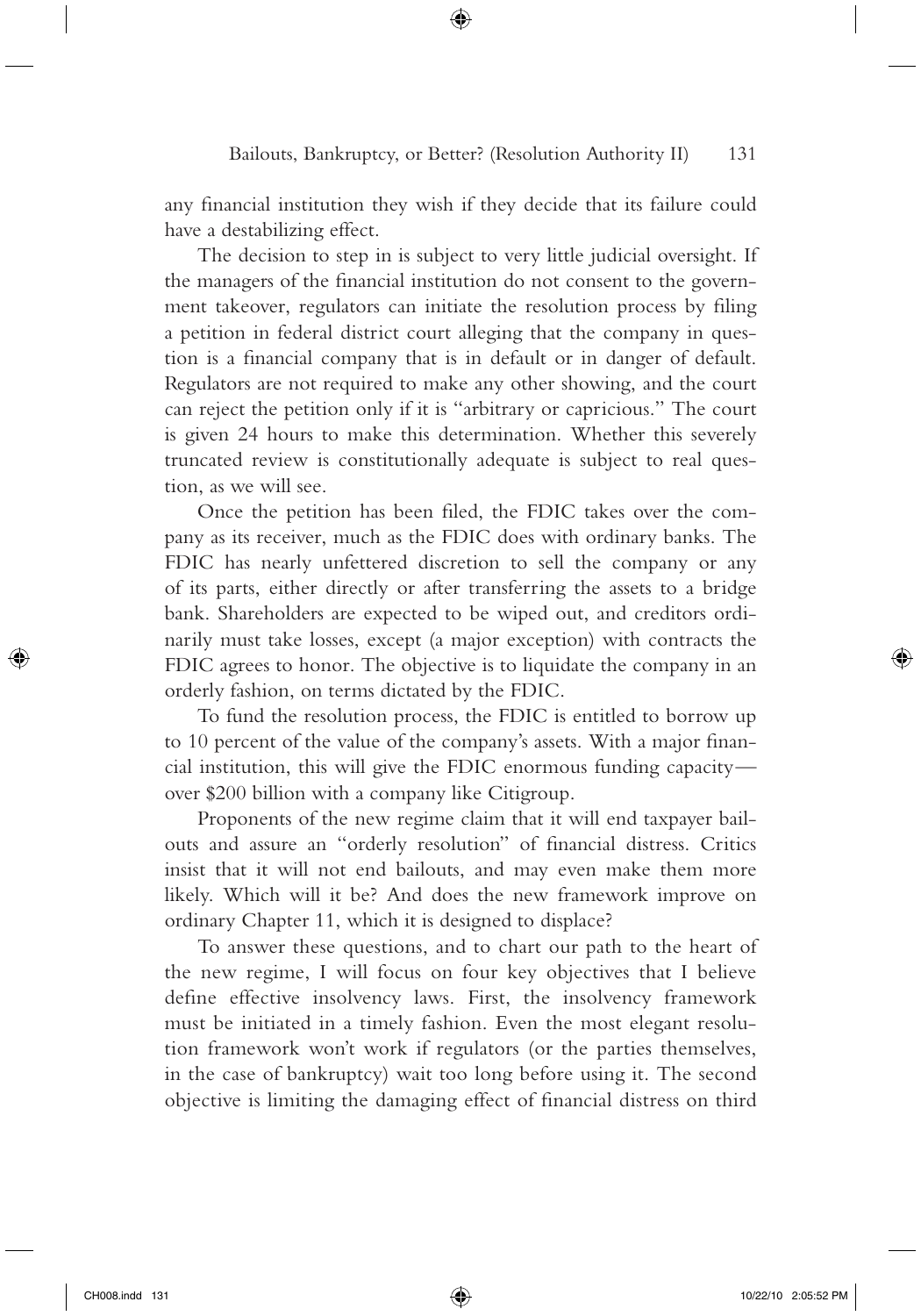parties, bystanders to the company's default. In the world of Dodd-Frank, this means limiting systemic risk—the possibility that a major failure will trigger additional failures or paralyze the markets. Third, shareholders and creditors should not be paid in full if the company is insolvent — they should take haircuts, in insolvency lingo. Otherwise, the executives and other shareholders will take too many risks (why not, if it's "heads I win, tails you lose"?), while creditors will be too anxious to lend and will have little reason to monitor the company. Finally, the regime should protect as much of the value of the company's assets as possible—through reorganization, sales of the assets, or by other means. That is, it should facilitate the efficient resolution of financial distress.<sup>1</sup>

⊕

I will add texture to each of these factors as we go along. With the second factor, shareholder and creditor haircuts, for instance, transparency and predictability are also important considerations. But focusing on these simple issues will show us what works and does not work in the new resolution regime.

# The Trouble with Bailouts

First a few words about those bailouts, to remind us of the alternative that the drafters of Dodd-Frank purport to have ended. I have treated bailout as a dirty word throughout the book, and have made no secret of my view that the crisis would have been less severe if Bear Stearns had been allowed to file for bankruptcy. But even I am willing to concede that, in rare circumstances, bailouts can make sense.

The classic candidate for a bailout is a systemically important company that is facing a run on the bank, but is not actually insolvent. In this case, which economists call a liquidity crisis, a quick injection of funds may prevent systemic risk or other collateral damage, and the failure to make shareholders and creditors take a haircut is unproblematic because the financial distress is, in a sense, artificial. It also is not problematic that the insolvency regime is not triggered, and that the company is not restructured. The crisis is like a passing summer storm, whose damage may be prevented by timely intervention.

↔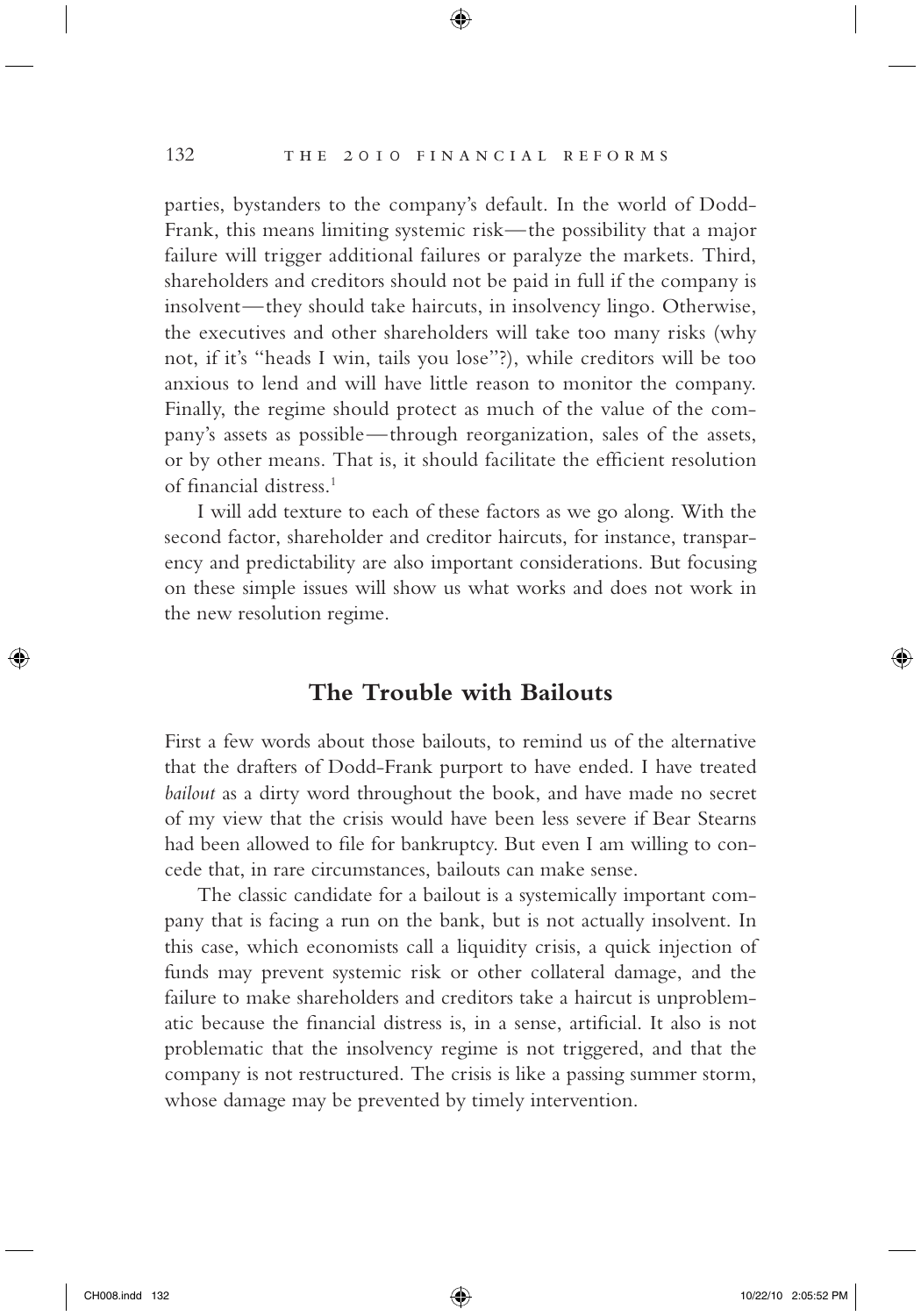The classic case is quite rare, however, and regulators have strong incentives to assure us that a bailout is necessary even if it isn't. Default of an important company is messy and can make a regulator's life miserable on many dimensions. Propping the company up for a year or two more with taxpayer funds is often a tempting alternative.

⊕

Even the most successful bailouts may have serious downside consequences if the beneficiary is insolvent rather than simply illiquid. The first Chrysler bailout, in 1979 and 1980, was viewed by many as the ultimate bailout success story. The government agreed to guarantee Chrysler's loans, eventually making a profit when the loans were later repaid, and Chrysler's CEO, Lee Iacocca, became a corporate celebrity. But in retrospect we can see that the bailout postponed the more thoroughgoing restructuring the company would have undertaken had it been allowed to file for bankruptcy.

Although Lehman Brothers and American International Group (AIG) were widely acknowledged to have been insolvent in 2008, defenders have suggested that bailouts were necessary to prevent widespread market carnage — that is, systemic consequences of their failures. This conclusion is based in important respects on the Lehman myth that I hope to have put to rest in Chapter 2 — the mistaken conventional wisdom that Lehman's bankruptcy triggered the chaos of fall 2008 and showed that bailouts were unfortunate but necessary. Defenders also have often failed to distinguish between ad hoc bailouts and systemwide responses to the crises in the American financial system. In his justly praised book In Fed We Trust, David Wessel applauds the welter of extraordinary programs Ben Bernanke and the Federal Reserve put in place in 2008 and 2009 to stabilize the money market, commercial paper, and other markets. These interventions were, on the whole, beneficial, but that doesn't mean that the ad hoc bailouts also were also beneficial.

Even in a crisis, it rarely makes sense to prop up a company that is truly insolvent. To see why, we need to distinguish among three varieties of systemic risk. The first, which economists call an information contagion, is a negative shock that stems from the information that one firm's troubles convey about other firms in the industry. If Bank of the World threatened to collapse, its woes could cause an information

⊕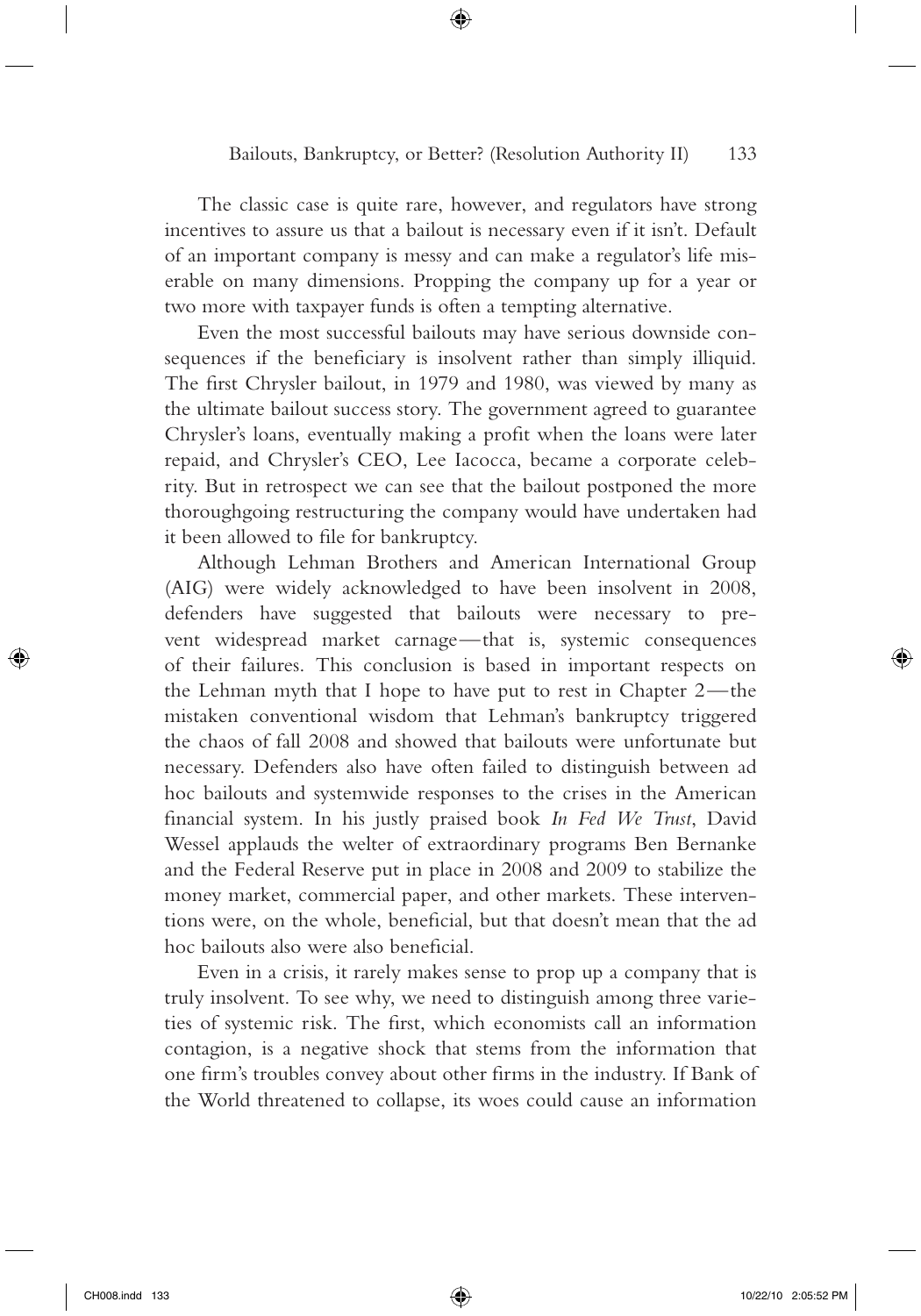contagion in other banks if all of the banks in the industry held significant amounts of the same assets. The discovery that BOW's portfolio of these assets is worth less than everyone thought tells market participants that the other banks' assets are also overvalued, which could lead to a massive devaluation throughout the industry. A second form of systemic crisis—a confidence crisis—is closely related. If Bank of the World's collapse creates uncertainty as to the financial health of other large banks, it may trigger a sudden, marketwide flight by shareholders and creditors of all banks. If the reaction stems from the fact that the banks hold similar assets, it is an information contagion. But if it is based on general uncertainty about the significance of BOW's failure for other banks, it is more aptly described as a confidence crisis.<sup>2</sup>

⊕

The final variety of systemic crisis is a counterparty contagion. If other firms are major creditors of Bank of the World, BOW's default and inability to pay may blow a hole in the other companies' own balance sheets. BOW's failure could cause another firm itself to fail, if the firm's exposure to BOW is big enough. If a chain of firms have heavy exposures to one another, BOW's failure could even cause a sequence of failures (domino effect or cascading failures, in the standard argot), including the demise of companies that have no direct connection to BOW.

Of these three kinds of systemic bailout, only a counterparty contagion could plausibly justify the bailout of a particular company. If information contagion or a confidence crisis is severe enough to justify intervention, the government should intervene on a marketwide basis. This, of course, is just what Fed Chair Ben Bernanke did with the extraordinary interventions that Wessel praises, and Congress did with TARP. If the potential crisis is due to counterparty contagion, a targeted bailout might theoretically be possible in order to head off the possibility of multiple failures. But even this is debatable. Even if a failure of Bank of the World could trigger counterparty contagion, it may make more sense to guarantee the debts of the firms that would be affected (as when the Federal Reserve protected the commercial paper market after Lehman defaulted) than to bail out BOW.

Consider what this reasoning tells us about the 2008 crisis. Although systemic crises do not fit neatly into the three boxes I have

⇔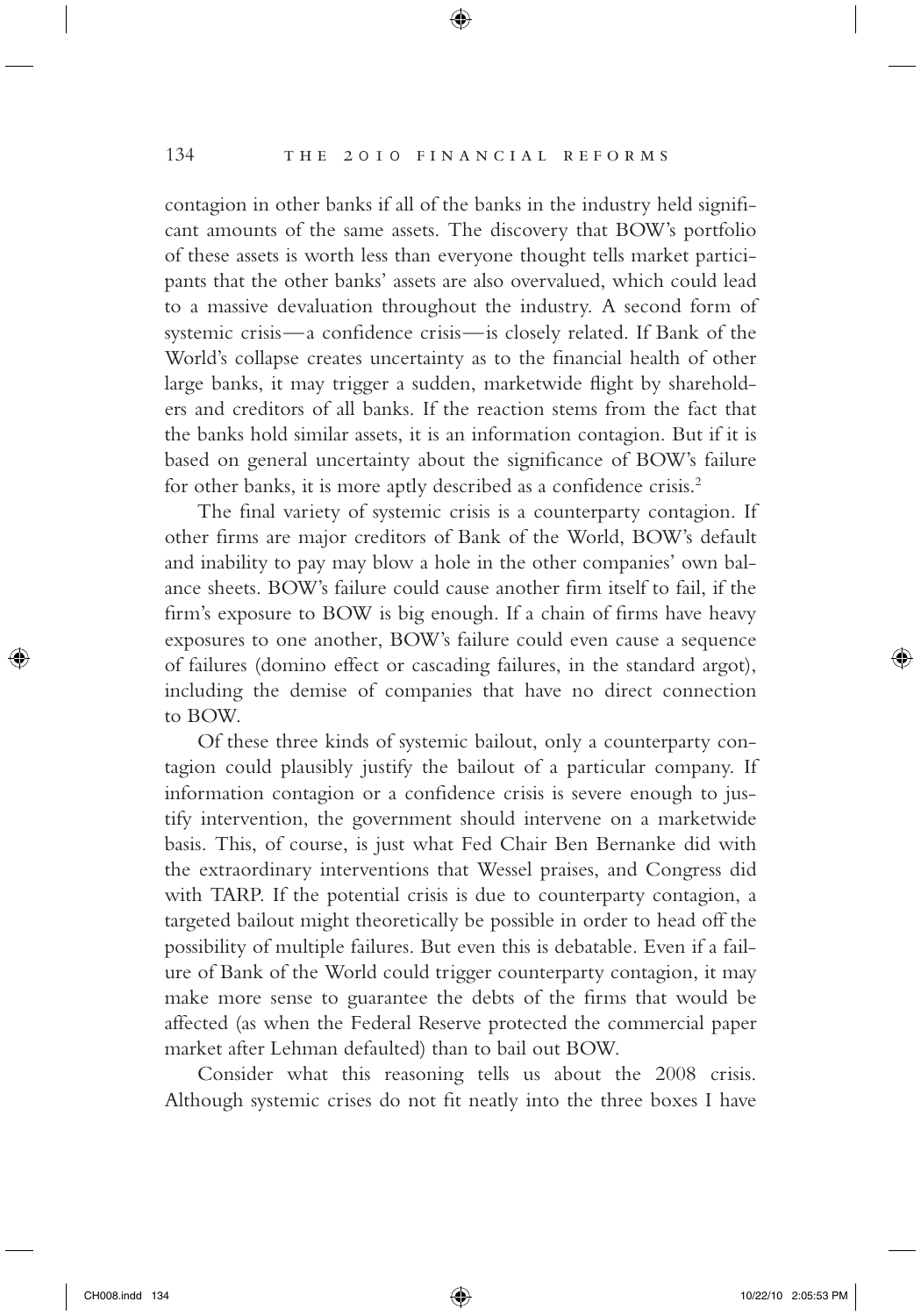#### Bailouts, Bankruptcy, or Better? (Resolution Authority II) 135

just described, the Panic of 2008 clearly stemmed far more from an information contagion or a confidence crisis than from a counterparty contagion. At the heart of the problem throughout the crisis was the fact that the largest financial institutions all, though to varying degrees, had major exposure to mortgages and mortgage-related securities. No one knew what they were worth—indeed, we still don't—so turmoil at Bear Stearns or Lehman signaled that there was reason to worry about its peers.

⊕

The argument that serious counterparty risk was at stake was based on the concentration of the derivatives industry, with the major players—known before the crisis as the Fourteen Families heavily connected with one another. If one fell, some have argued, the others could fall. But we now know that Lehman's bankruptcy filing did not lead to the failure of any of the bank's counterparties. To be sure, the Federal Reserve offered a helping hand by guaranteeing some of Lehman's trades shortly after it filed for bankruptcy. But the International Swaps and Derivatives Association — the principal derivatives trade group, and not an organization I typically praiseestablished a protocol for netting out Lehman's derivatives trades. Within a couple of weeks, the vast majority had been closed out, without any of the counterparties failing.

Americans' deep hostility to the bailouts of Bear Stearns and AIG was thus well-founded. The analysis also suggests that bailing out a troubled firm that would otherwise find itself in insolvency proceedings is rarely justified unless the firm is actually solvent. The only other exception is for a company whose failure would cause a counterparty contagion, which will seldom be the case.

# Who Will Invoke Dodd-Frank Resolution, and When?

One of the more surprising attributes of the new legislation — for which the drafters deserve praise—is its effort to make precisely the distinction I have just outlined between systemic responses to a crisis and bailouts of individual firms. When Timothy Geithner and

⇔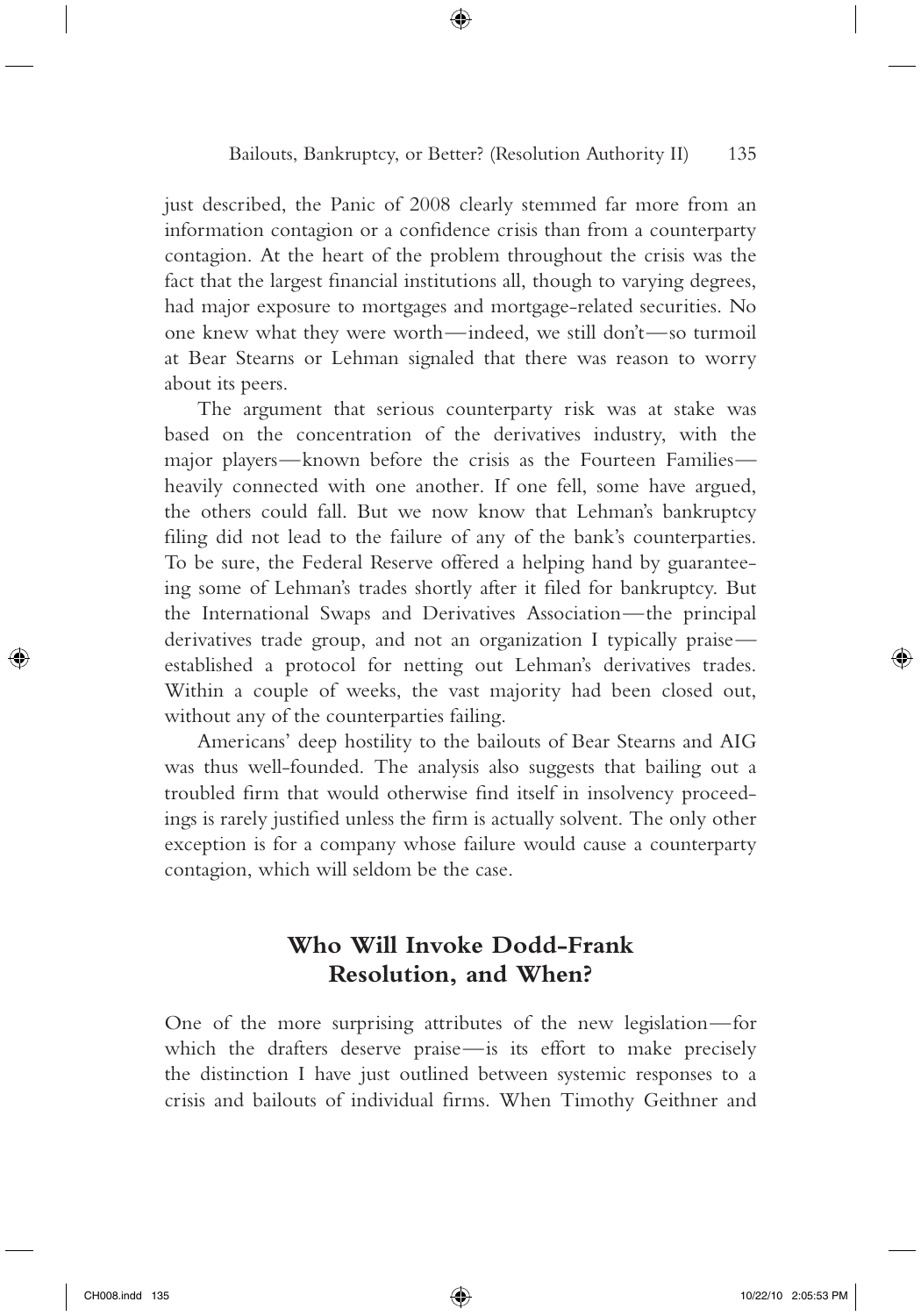⊕

his colleagues at Treasury outlined their initial financial reform proposal, they did not call for any meaningful constraints on the Federal Reserve's ability to intervene in a crisis. The Fed's principal legal basis for extraordinary lending is known as its 13(3) authority, after the section in the Federal Reserve Act that authorizes the Fed to extend credit in "unusual and exigent circumstances." This was the Fed's goto authority for most of the extraordinary loans and guarantees it made during the crisis, such as the money market and commercial paper facilities. In its White Paper, the Treasury proposed only that the Fed be required to obtain prior written approval from the Treasury before exercising the extraordinary authority. It is hard to imagine a situation in which the Treasury—the most political of agencies, whose head answers directly to the President — would balk at a bailout or other intervention the Fed wished to make. The Treasury approval requirement was simply window dressing on a proposal that was designed to institutionalize the bailouts of 2008. 3

The ostensible theory for the new resolution rules is that they will displace bailouts as the mechanism for dealing with systemically important financial institutions in distress. Although the Treasury proposal made no serious effort to achieve this objective, the Dodd-Frank Act does. In revising the Fed's 13(3) powers, Dodd-Frank retains the prior approval requirement proposed by the Treasury, but goes substantially further as well. Not only does the new law state that "emergency lending is for providing liquidity to the financial system and not to aid a failing financial company," but it amends the authority to allow only "broad-based" interventions, which are defined to mean interventions that are not aimed at a particular company. (Under the old provision, by contrast, the Fed could lend to any "individual, partnership, or corporation.") Whether this new restriction will actually prevent bailouts is subject to question, as we will see; but the revision is clearly designed to limit bailouts. 4

The restriction on extraordinary funding of individual companies puts the first of my four insolvency regime factors—timely initiation — into sharp relief. Will the limitation on Fed funding ensure that regulators seize control of a floundering, systemically important financial institution sooner rather than later, without bailing it out?

⇔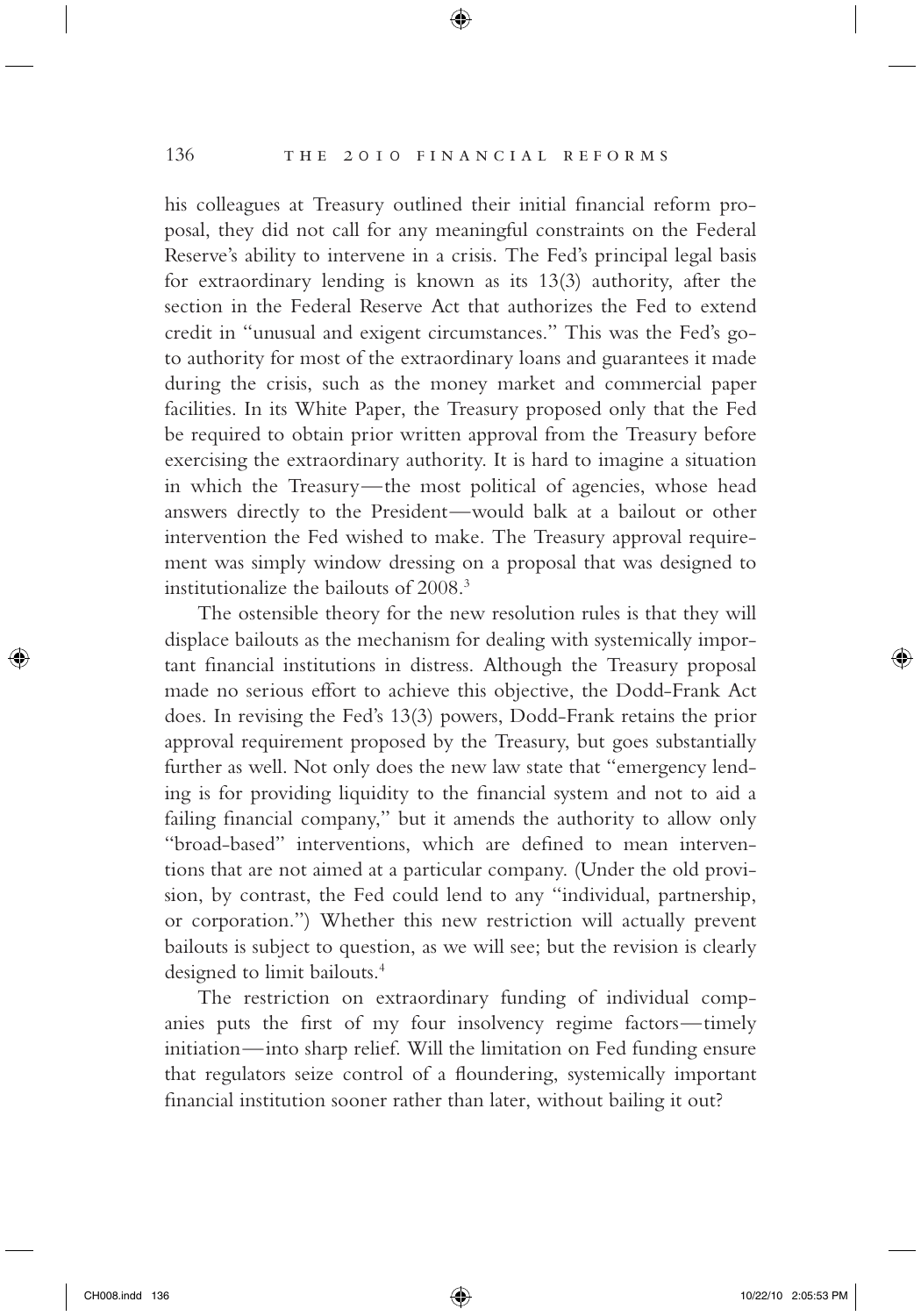While no two regulators are alike, any more than two CEOs are, considering the kinds of incentives that Dodd - Frank creates is the best way to predict how each is likely to respond when a bank like Bank of the World is in trouble. The effects of Dodd - Frank could hardly be more dramatic. It does not take a rocket scientist to predict how the major characters, managers especially, will view the new regime. The incentives created by the framework are not encouraging.

⊕

# Triggering the New Framework

Here, in more detail than our initial discussion, are the key rules for taking a systemically important financial institution down:

- The "three keys": Treasury, two-thirds of Federal Reserve Board, two-thirds of FDIC.
- The initial petition:
	- Filed in federal court in Washington, D.C.
	- Alleges that "covered company" is "in default or is in danger of default," and alternative responses "would have serious adverse effects on financial stability."
- Judicial review: Court can reject only if "arbitrary and capricious"; must decide within 24 hours.
- FDIC generally appointed as receiver:
	- Managers replaced if responsible. •
	- Shareholders and creditors take losses. •
	- Company must be liquidated. •

At the outset, Treasury is the quarterback of the new resolution process. If the Treasury, backed by two-thirds votes of the Federal Reserve and the FDIC, concludes that a financial company is on the verge of default or has defaulted, and that its failure " would have serious adverse effects on financial stability in the United States," it can trigger resolution by filing a petition in federal court in Washington, D.C. Judicial review is extremely limited. So long as it was not " arbitrary and capricious" for regulators to determine that the company is a "financial company" and was in danger of default, the court must sign

⊕

↔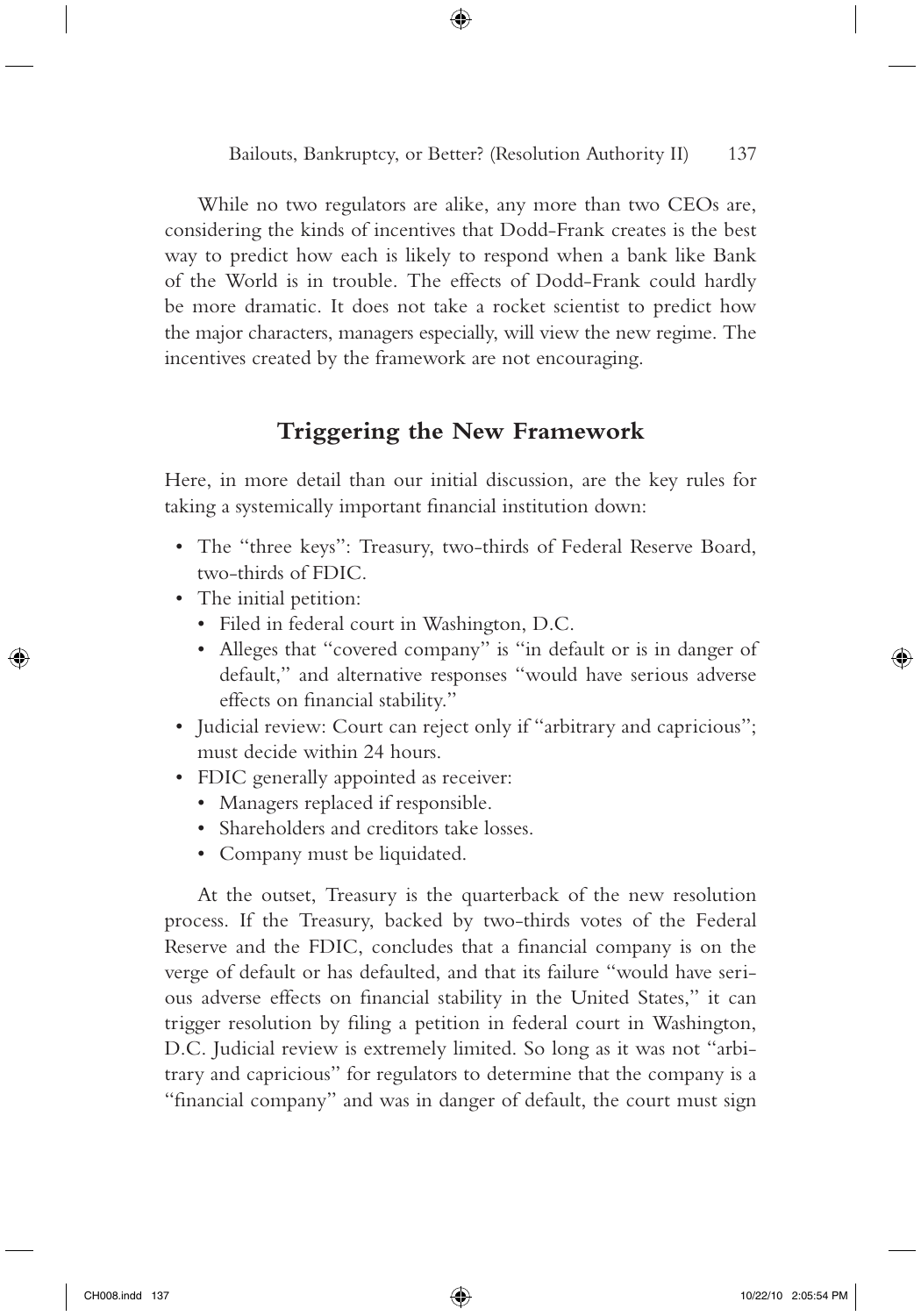off on the petition. If Treasury persuades the company to accept the petition, it can avoid review altogether. 5

⊕

While it would be natural to assume that the companies subject to this process are the same ones that we considered in Chapter 5 — bank holding companies with more than \$50 billion in assets, and nonbanks designated as systemically important — there is no explicit connection. Any financial company—that is, a company that derives at least 85 percent of its earnings from financial activities—can be labeled as a "covered company" and thrown into resolution if the regulators believe that its default would cause financial instability. Surely the two sets of companies will overlap significantly, but regulators' failure to have designated a company as systemically important for the purposes of the new capital requirements and other regulation discussed in Chapter 5 does not preclude them from stepping in under their resolution authority.<sup>6</sup>

If the petition is approved, the FDIC is appointed receiver (other than with investment banks, where the SEC is receiver, and insurance companies, whose receiver is the new federal insurance regulator), and is given extensive authority to borrow money and to take over the company's operations during the receivership. Lest resolution have the appearance of a pleasant landing, the FDIC is instructed to kick out any of the company's managers who are "responsible" for the financial distress, to wipe out shareholders' interests, and to pay creditors whose claims are not assumed (a vital qualification, as we will see later). Unlike either ordinary bank resolution, which permits the FDIC to reorganize a bank through a conservatorship, or bankruptcy, Dodd-Frank resolution provides only for liquidation. Although it may be possible for the FDIC to circumvent this through the creation of a "bridge financial company," the framework is designed with liquidation in mind. A late amendment proposed by Senator Barbara Boxer added an exclamation point, stating that any company in resolution must be liquidated.<sup>7</sup>

It would be hard to overstate how radical these powers are. Bank regulators are likely to postpone resolution if they can, and this problem will be the focus of much of my discussion that follows. But suppose the Treasury secretary in the next crisis decides to take a more

⇔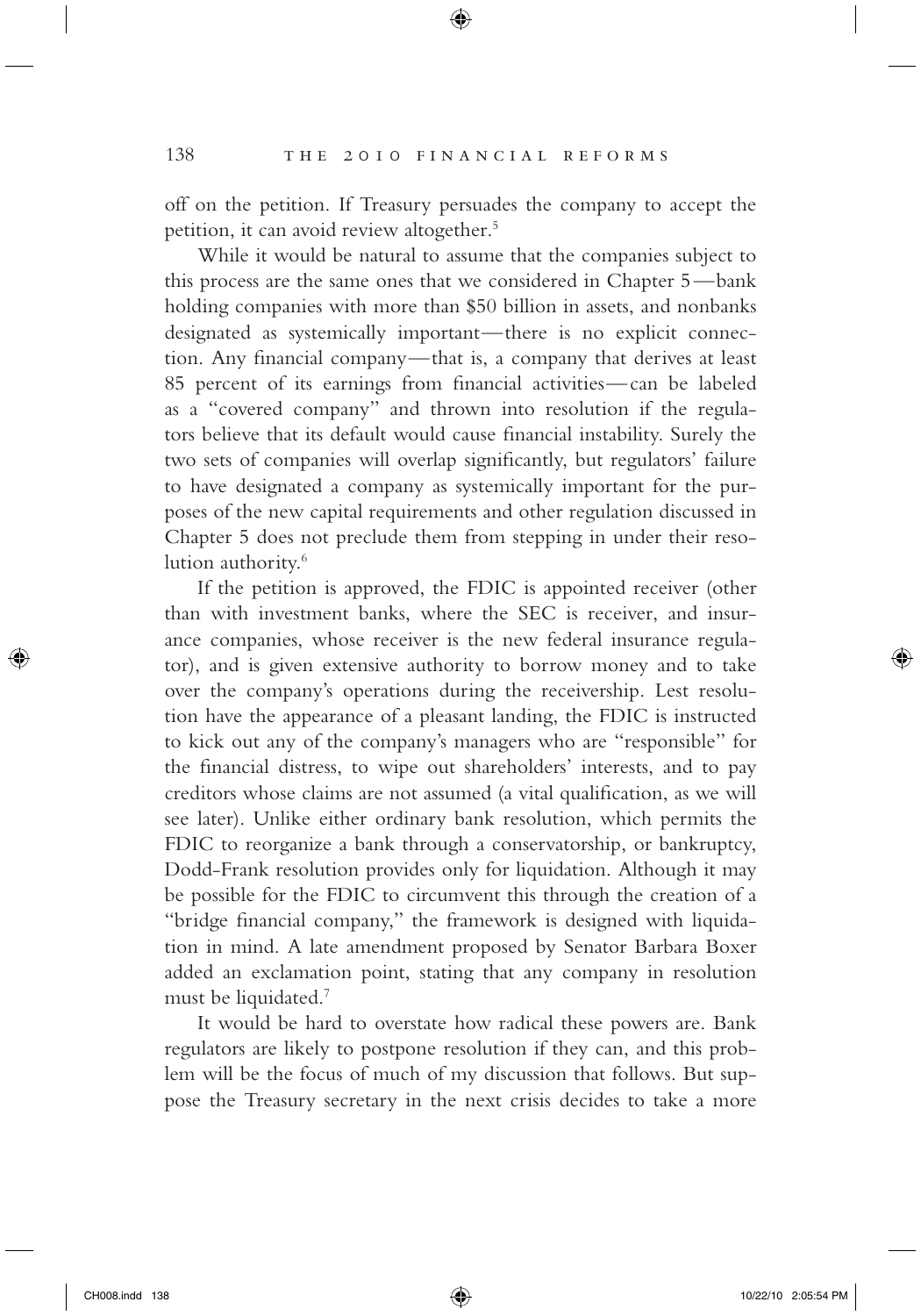#### Bailouts, Bankruptcy, or Better? (Resolution Authority II) 139

⊕

aggressive stand — to invoke the resolution rules preemptively and take over Bank of the World? There is very little BOW can do to prevent the preemptive strike, once the Fed and FDIC approve. BOW's only grounds for challenging the petition are that it is not a "financial company" or that it is not "in default or in danger of default." It will be nearly impossible to challenge either—BOW obviously is a financial company and "in danger of default" is broad enough that that will almost certainly be satisfied in any case in which the Treasury secretary is anxious to intervene. BOW is not entitled to challenge any of the other prerequisites for invoking the resolution rules. It cannot object that its default really wouldn't cause financial instability or that a private-sector alternative is available.<sup>8</sup>

The deck is stacked against BOW in other ways as well. The court decision is made within 24 hours, and it is conducted in secret.<sup>9</sup> Moreover, once the court makes its decision, the resolution cannot be put on hold if BOW wishes to pursue an appeal to a higher court. The prospect of stopping even the most outrageous invocation of the new rules is close to nil. Once the company is in resolution, the FDIC has total control.

If your reaction is that this can't possibly be constitutional, you may well be right. There is a very good chance that the resolution rules, with their severe limits on the scope and opportunity to challenge the takeover, violate the due process clause of the Constitution. Due process requires notice and an opportunity to be heard. While the Supreme Court allows Congress to limit due process in some respects, the restrictions on challenge to the resolution rules are so severe as to raise serious Constitutional doubts. 10

Rather than intervening at the first whiff of trouble and taking advantage of their massive new powers, regulators are more likely to delay their intervention. After all, taking over would mean selling or dismembering a complicated financial institution. Even a Treasury secretary who is less of a bailout enthusiast than Timothy Geithner will want to put off the day of reckoning, and it seems unlikely that the Fed or FDIC will be more anxious to invoke the regime.

Under these circumstances, what are the regulators' options? Although the Fed no longer has carte blanche to make extraordinary

⇔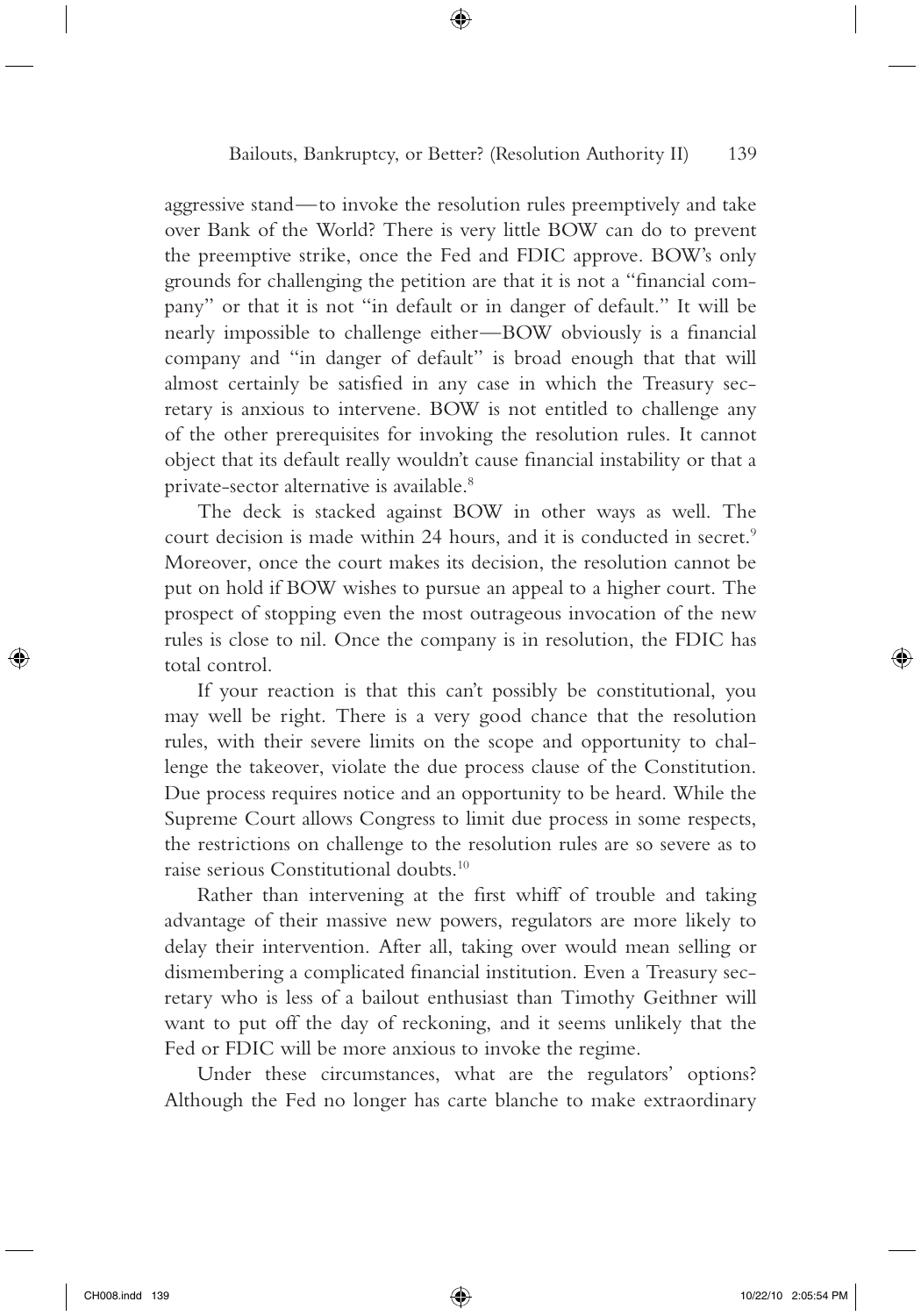loans, there are several ways it could step in, particularly in a crisis. Dodd-Frank authorizes the Fed to guarantee the debt of banking institutions, which would give it considerable power to buttress a bank's stability. While the Fed is now prohibited from making singlecompany loans, it may be able to circumvent this restriction by establishing a broad-based program that just so happens to benefit a systemically important firm that is stumbling. The program could include restrictions that exclude nearly every firm other than the troubled institution, for instance, or the Fed could simply bail out the industry more broadly. As the Panic of 2008 revealed, regulatory creativity is at its height when regulators are cobbling together a bailout.

⊕

Alternatively, using the leverage the Dodd-Frank Act gives them, regulators can force the peer institutions of a troubled bank to pitch in for a bailout. Several of the bailouts of recent decades were privately funded, including the bailout of Long-Term Capital Management in 1998 and a rescue package put together for Korea during roughly the same period. In the past, regulators have been forced to rely on moral suasion, and they couldn't be certain everyone would go along. But, as we saw in Chapter 5, Dodd-Frank has provided the government with new levers to use in its partnership with the largest banks. While a privately-funded bailout does not directly implicate taxpayer funds, it has many of the same pernicious effects.

Even if regulators wanted to intervene in a timely fashion, the complexity of the nation's largest financial institutions is sufficiently great that they are not likely to know until late in a company's decline that the time has come. If regulators are making the decision when to invoke Dodd-Frank resolution, it will come either too late or even (if the company is bailed out) never.

The people who are likely to have the best information about the company's condition are, of course, its managers. With ordinary companies, Chapter 11 is well designed to encourage the managers to take matters into their own hands when a company is in trouble. In Chapter 11, the managers continue to run the business after it files for bankruptcy, and they are the only ones who can propose a reorganization plan for the first six months of the case, and often longer.<sup>11</sup> Although shareholders do not receive anything in many cases, they sometimes end

⇔

 $\leftrightarrow$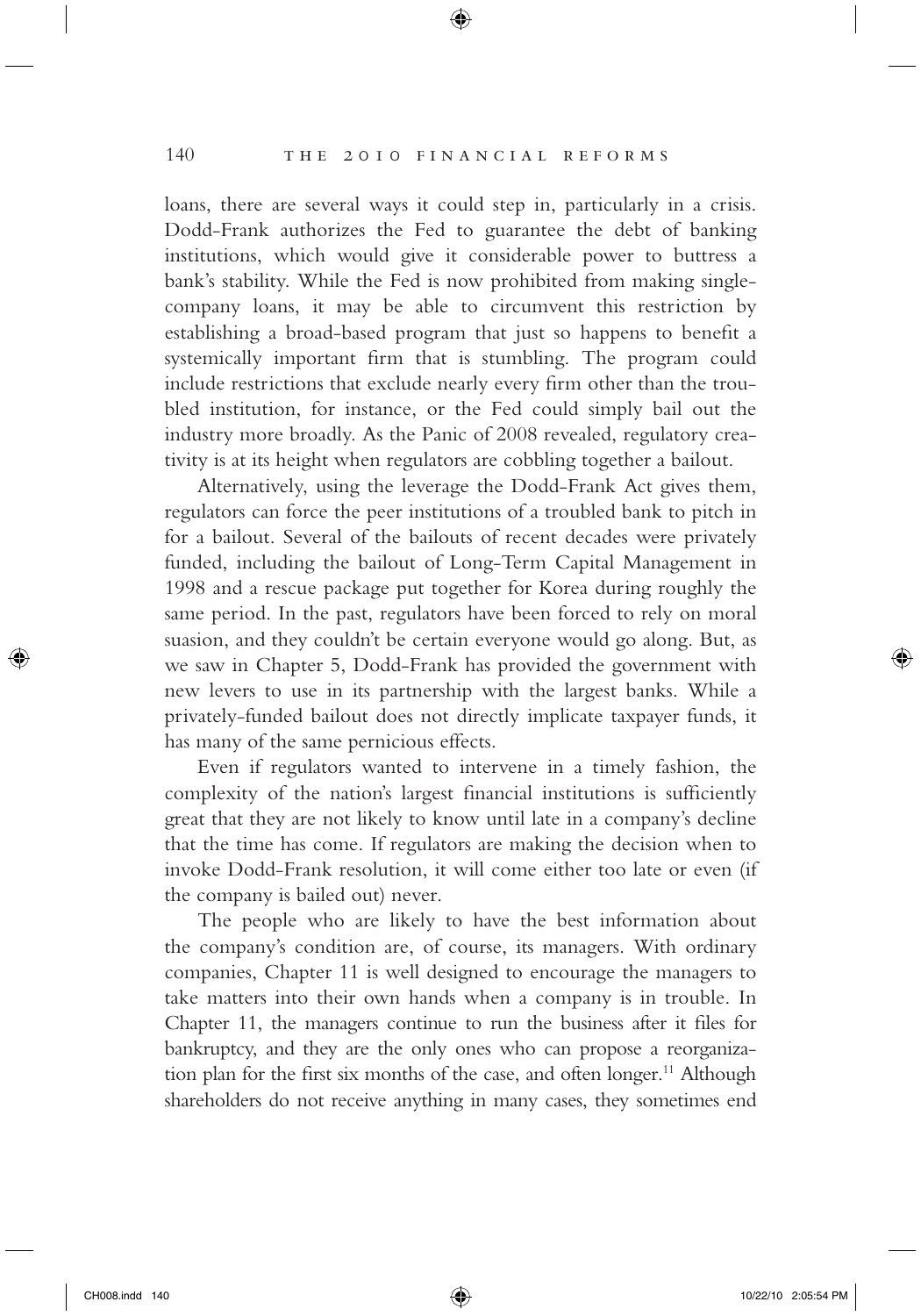up with something, either because the company does well during the bankruptcy or because shareholders succeed in negotiating at least a limited payment for themselves. These attributes of Chapter 11 encourage managers to file for bankruptcy in a timely fashion.

⊕

Because the Dodd-Frank resolution regime dispenses with these carrots, the managers of a company like Bank of the World have no reason to point the company toward resolution. Indeed, much as with Lehman and AIG, the managers have every reason to make a potential resolution look as messy as possible in the hope of securing a bailout or persuading regulators to delay intervention.

Dodd-Frank does have one important provision that could limit managers' ability to ensure that resolution would mean chaos. Systemically important companies are now required to file a so-called living will—a report that details how the company could be closed down in orderly fashion if it were to descend into financial distress. If regulators demand detailed and plausible resolution plans, the living wills could avert some of the disruption of a default. Regulators might even presumptively commit to following the course of action outlined in the living will in the event they later invoked the resolution rules. But the living will requirement applies only to companies that have been formally designated as systemically important. And managers are unlikely to devise serious and realistic plans unless regulators are unusually vigilant in enforcing the new obligation.<sup>12</sup>

An interesting question is whether the managers of a company like Bank of the World will file for bankruptcy as an alternative to resolution. Bankruptcy is not a great career move for the managers of a financial institution, but it does have the advantages I mentioned earlier: The managers continue to run the business, and they are the only ones who can propose a reorganization plan— or other action, such as a sale of the company's assets—for a period of time.

Compared to Dodd-Frank resolution, bankruptcy doesn't look so bad, but it has several important limitations from the managers' perspective. The first is that, if the managers file for bankruptcy, Dodd-Frank gives bank regulators the power to pull the case out and put it in resolution. Resolution trumps bankruptcy, so a Chapter 11 filing could simply prove to be a temporary reprieve, before regulators take

⇔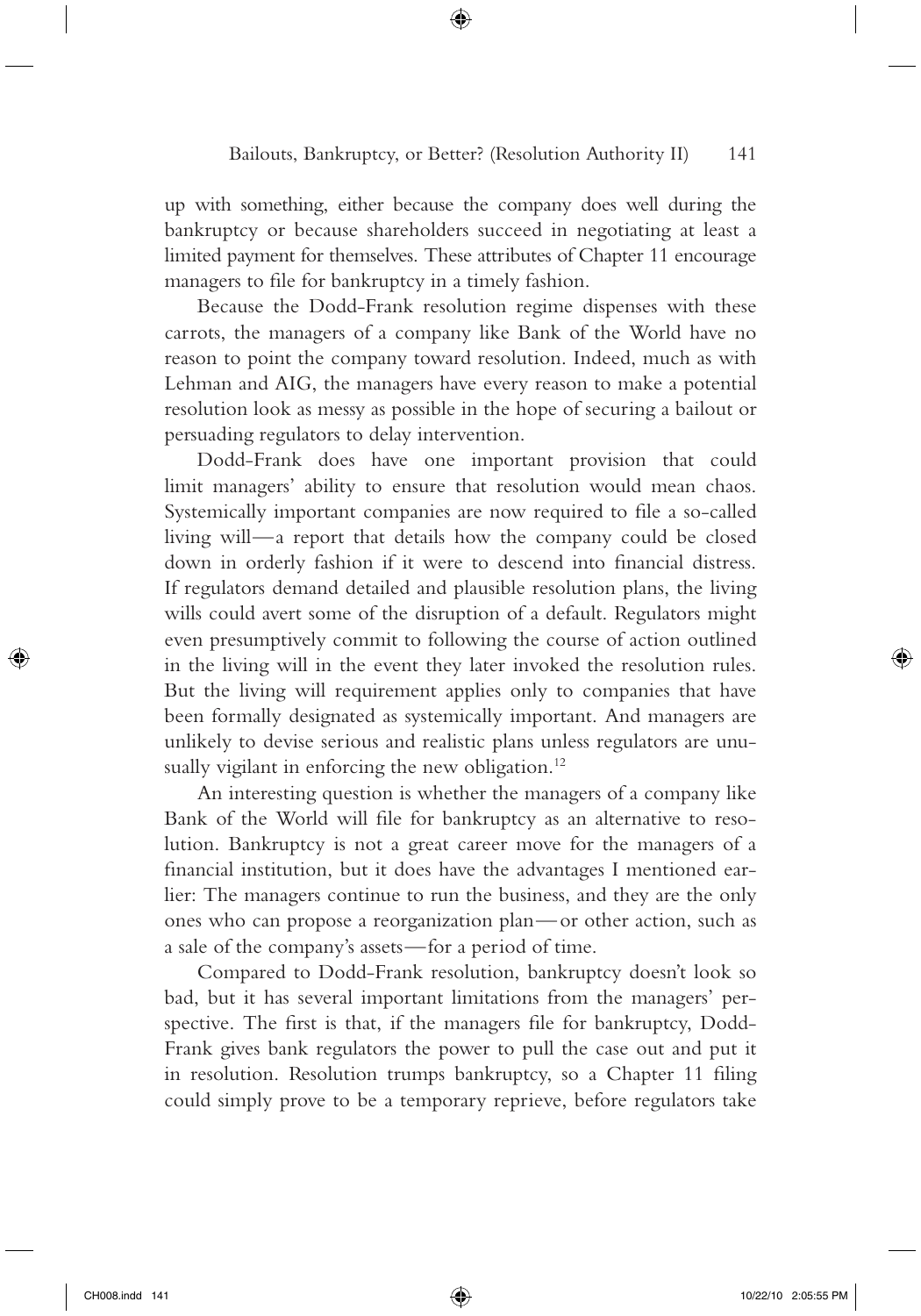over. Second, although managers do retain their jobs at first, they are likely to be forced to step down before the case reaches its conclusion. Finally, derivatives and other financial contracts are not subject to core bankruptcy provisions such as the automatic stay, which limits the managers' ability to arrange a sale or other disposition of the company's assets. (I will revisit the problematic effect of these rules in Chapter 9 when proposing ways to limit some of Dodd-Frank's flaws.)

⊕

Given these limitations, Chapter 11 is a risky option from a manager's perspective—better, but only marginally so, than Dodd-Frank's harsh medicine. From their perspective, sticking with the business and forgoing any meaningful disaster planning is likely to be the best bet.

Because neither of the principal parties — regulators or managers — will be anxious for Dodd-Frank to be invoked, timely initiation is unlikely.

# Controlling Systemic Risk

The case for a governmental resolution regime rested on two claims: the FDIC analogy we dissected in Chapter 7, and the contention that only administrative resolution can prevent systemic crises. Controlling systemic risk, the second objective of an effective insolvency regime, is indeed the one thing Dodd-Frank may do tolerably well. But it will do so by smuggling bailouts into the resolution regime.

Two sets of rules lie at the heart of Dodd-Frank's response to systemic risk, both borrowed from FDIC resolution of ordinary banks. The first is a special set of rules for derivatives and other financial instruments—known as qualified financial contracts  $(QFCs)$  in the banking world. The second is broad discretion for the FDIC to fund almost anything it wants. Whatever bailout authority was siphoned off from the Fed outside of resolution has reappeared in the hands of the FDIC in the new regime.

Here is a summary of the key rules:

- Rules for QFCs (derivatives):
	- Ipso facto clauses: unenforceable for one business day. •
	- Master agreement: treated as single contract. •
	- All or nothing: FDIC must assume all or none with each party. •

↔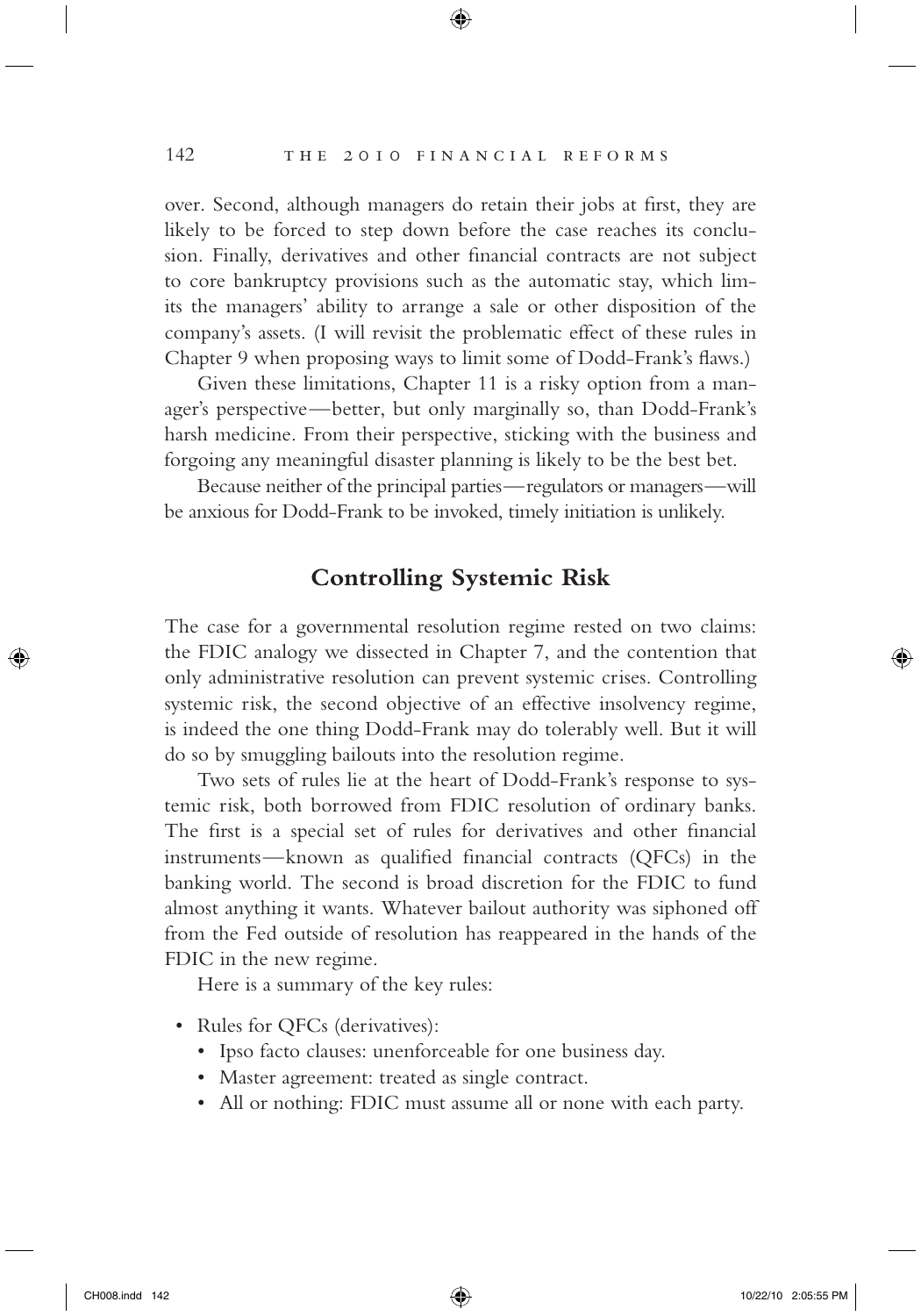⊕

- FDIC's power of the purse:
	- Broad funding discretion: can buy or guarantee assets.
	- Huge borrowing capacity: up to 10 percent of value of prereso-• lution assets; 90 percent postresolution.
	- FDIC borrowing entitled to priority. •
	- Source of funds: any remaining obligations paid for by assessments on large financial institutions.

In the standard swap contract, bankruptcy or insolvency proceedings are an event of default, entitling the other party to cancel the contract and sell any collateral. In bankruptcy, these provisions — known as ipso facto clauses—are fully enforceable. If a systemically important institution like Bank of the World—or AIG in 2008—filed for bankruptcy, all of these counterparties theoretically could cancel their contracts at the same time. If everyone sold their collateral at once, it could drive down asset prices and exacerbate an existing crisis. In 2008, for instance, sales of the mortgage-related securities that AIG had posted as collateral could have sent mortgage values spiraling down even more.

Dodd-Frank resolution addresses this risk by putting the counterparties' right to cancel their contracts on hold for a brief period of time. The FDIC has until 5 p.m. the next business day to decide how to handle these financial contracts. Although the delay is often described as one day, regulators could stretch it to nearly four days if they cleverly timed the beginning of the resolution. If the resolution began early on a Friday morning, the enforcement ban would last until 5 p.m. on Monday, since Monday is the next business day. 13

During this time (and after, if the other party doesn't cancel the contract), the FDIC has the decision whether to repudiate the contracts or promise to pay them in full. In deference to the derivatives industry, Dodd-Frank imposes two related constraints on the FDIC's options at this point. The first is that, if the troubled bank has a master agreement covering a variety of different transactions with the same counterparty — which is standard practice with derivatives — the FDIC must give the same treatment to all of the contracts, either keeping

↔

↔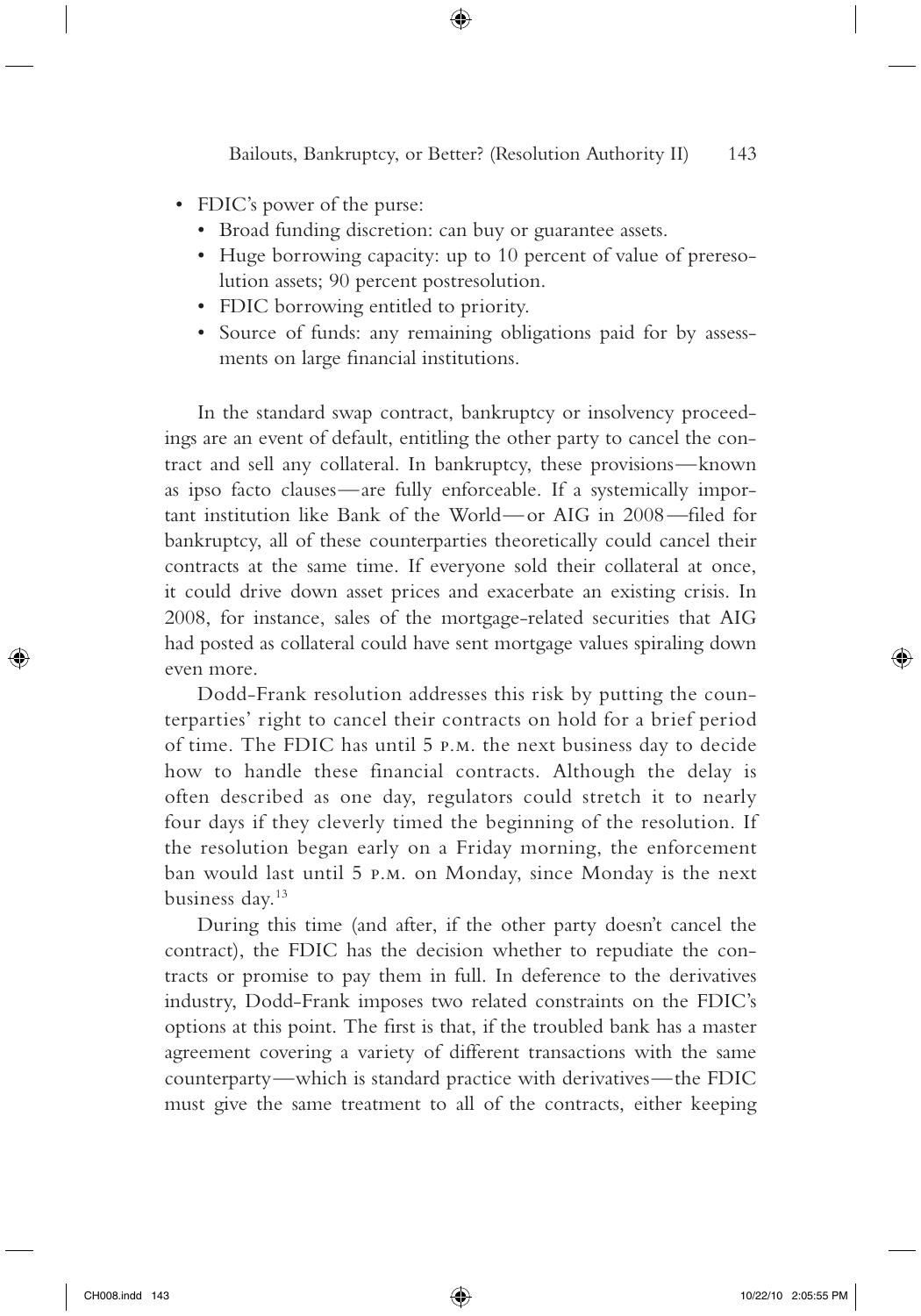them or repudiating them. Second, the same principle applies more generally to all of a debtor's swaps with a particular party. The FDIC's choice is all or nothing. It must repudiate all of the contracts or none of them. 14

⊕

Although current FDIC chair Sheila Bair is a tough-minded regulator and not so enamored of bailouts as Treasury Secretary Geithner is, she surely would respond in similar fashion if a large institution like Bank of the World were put in resolution. Faced with an allor - nothing decision, she or any other FDIC chair would guarantee all of the derivatives with all of BOW's major counterparties, rather than risk systemic problems. If most of the contracts were subject to clearinghouse arrangements, the pressure to honor all the contracts might be reduced somewhat, but the FDIC will still worry about the effect of repudiation on the clearinghouses, and the risk that sales of the accompanying collateral by the clearinghouses could have a systemic effect.

The fact that the FDIC chair will not be making the repudiation decision in isolation will add further pressure to rescue the derivatives contracts. Both the Fed and the Treasury must also approve the decision to put the company in resolution, which will give each the opportunity to insist that the derivatives need to be protected.

The special derivatives rules create a strong temptation to rescue these contracts, as we have just seen, and Dodd-Frank's financing rules provide both funding and authority to take other rescue actions as well. Dodd-Frank invites the FDIC to purchase or guarantee the company's assets, to assume or guarantee its debts, or to intervene in almost any way it wishes. To finance these interventions, Dodd-Frank authorizes the FDIC to harness the borrowing power of the U.S. Treasury, issuing Treasury obligations up to 10 percent of the value of the company's pre-resolution consolidated assets during the first 30 days of the case, and up to 90 percent of the value in resolution thereafter. 15 To visualize how much funding this is, consider that Lehman Brothers reported \$639 billion in assets when it filed for bankruptcy. Under the new Dodd-Frank resolution, the FDIC would have had \$63.9 billion at its disposal during the first 30 days of the case. With Citigroup or Bank of America, the FDIC would have more than \$200 billion.

⇔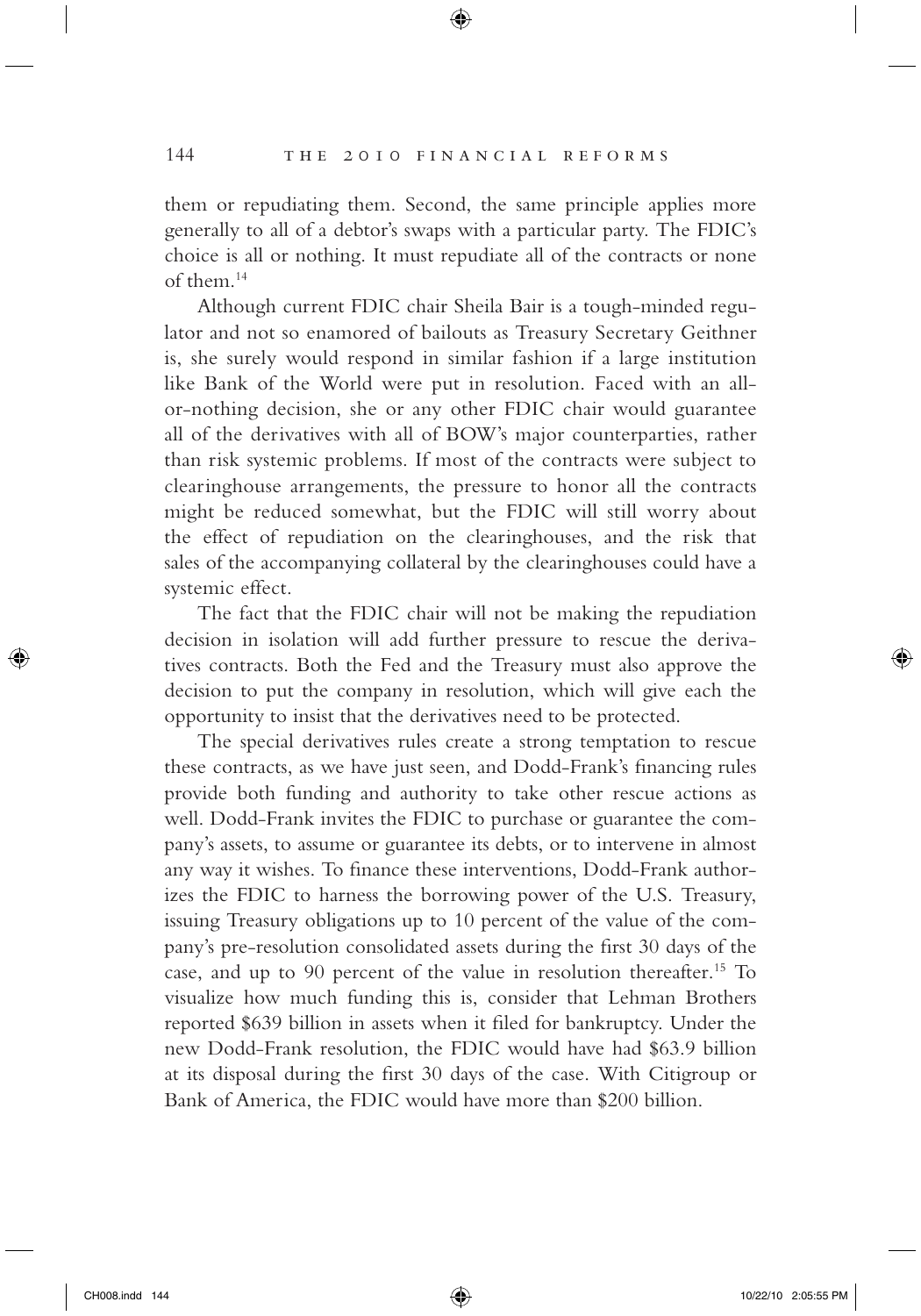If there is a virtue to this massive honey pot, it is the FDIC's flexibility to prevent systemic crises. Protecting the creditors of a troubled company is one response to systemic risk, although industry - wide responses will more often be effective, as we have seen. And the vice of the FDIC's sweeping authority is that it invites interventions that are essentially bailouts.

⊕

Dodd-Frank does try to limit *taxpayers'* responsibility for the costs of the FDIC's funding decisions. The FDIC obligations—which will initially be funded as debt issued by the Treasury—are given priority status in the resolution through provisions that instruct the FDIC to pay itself before paying ordinary creditors. For any costs that aren't covered in the resolution proceeding itself, Dodd - Frank provides for payment from an Orderly Liquidation Fund, to be paid for through assessments imposed on other systemically important institutions after the resolution.

These provisions are the basis for Dodd-Frank enthusiasts' claims that the legislation has ended taxpayer-funded bailouts, culminating with a triumphant "never again" from President Obama when he signed the legislation. That isn't the case, since we still may see bailouts outside of the resolution regime. But even in the absence of a preresolution bailout, FDIC intervention may have many of the same damaging effects as a bailout — and indeed, will be a bailout, as I explain in the next section. It just won't be a taxpayer-funded bailout.

# Third Objective: Haircuts

The third objective of an effective insolvency regime is to ensure that the shareholders and creditors of an insolvent company suffer losses roughly consistent with the priority of their interest and the value of the floundering company. Suppose, for instance, that the value of the company's assets is \$100, and that it owes \$80 to Senior Creditor, whose claim is collateralized by all of the assets; it owes \$50 to Junior Creditor, a general creditor; and there is one Shareholder, who also is the company's manager. If this company defaults, we would expect the insolvency regime to ensure that Senior Creditor is paid in full,

⊕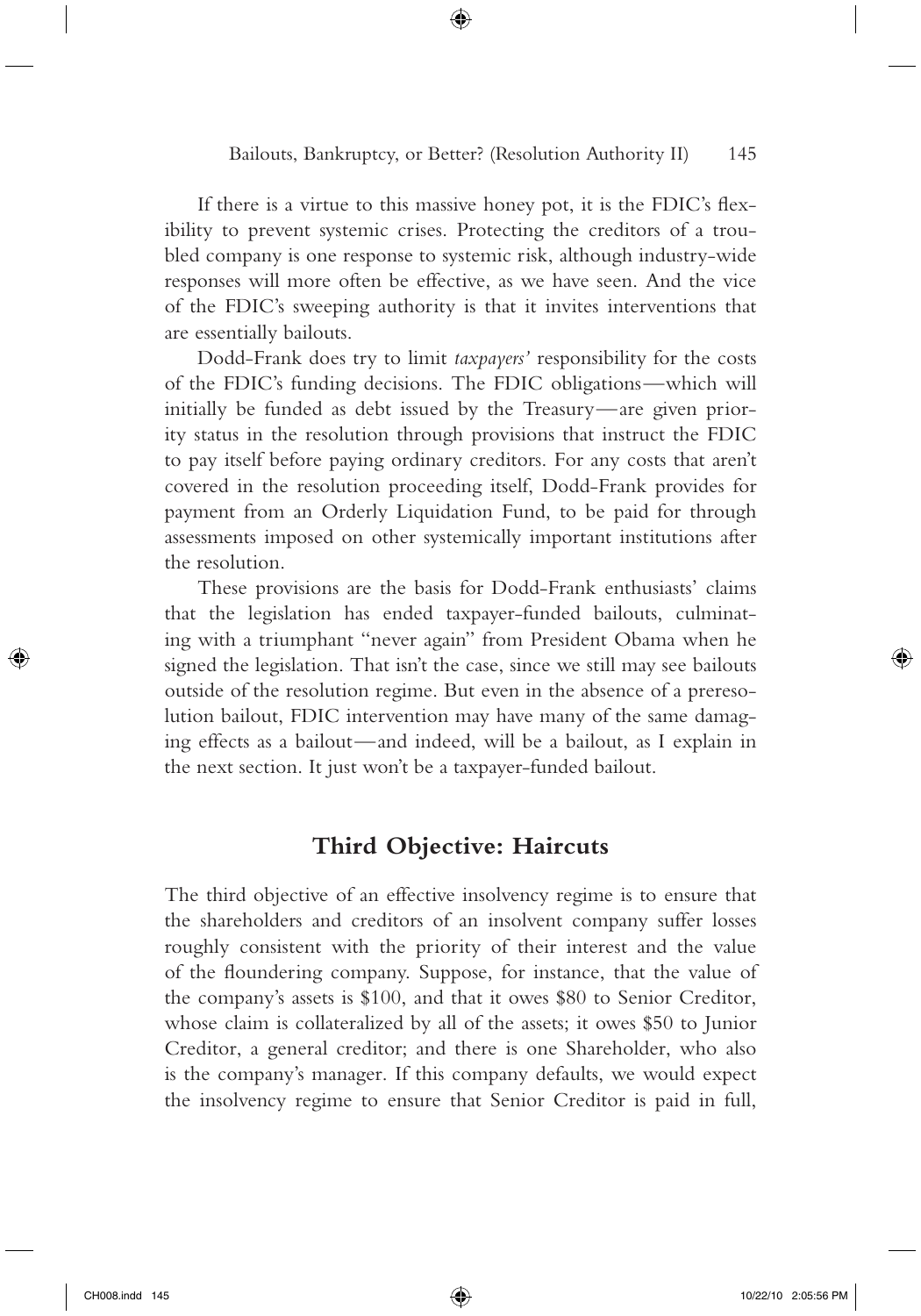Junior receives most or all of the \$20 that remains (but loses \$30), and Shareholder's interests are wiped out. In its strict form, this general principle is known as the absolute priority rule. We may have good reason to depart from it in some respects. Giving Shareholder a small payment may make Shareholder more willing to put the company into an insolvency proceeding sooner rather than later, for instance. But an effective insolvency regime should generally stick with absolute priority.

⊕

If the government steps in and bails out Junior Creditor or Shareholder, or both, by contrast, promising to pay them in full, the bailout introduces serious distortions. The managers and shareholders of companies similar to this one may adopt risky strategies — such as the extraordinary leverage taken on by investment banks like Bear Stearns and Lehman-on the assumption that the rewards of success will be great if the gamble succeeds, while they won't be punished if it fails. This phenomenon — risk taking by those who are protected against risk—is the familiar problem known as moral hazard. Similarly, junior creditors will be more willing lend to companies like this one and may not spend much time monitoring its performance, if they expect the government to ensure they will be paid in full. Peter Wallison has dubbed the credit market distortions this creates the "Fannie Mae effect," in reference to the artificially low borrowing costs Fannie Mae and Freddie Mac enjoyed due to the government's implicit guarantee of their debt before they were formally nationalized in 2008.

During the 2008 crisis, the three regulatory musketeers—Paulson, Geithner, and Bernanke — went to great lengths to prevent shareholder moral hazard. Paulson was so anxious to make sure that managers and shareholders were punished that he pressured JPMorgan to lower the price it offered for Bear Stearns from \$4 to \$2 per share (JPMorgan ended up paying  $$10$  per share).<sup>16</sup> The triumvirate forced AIG's chief executive to step down, and drastically diluted its shareholders' interests, for the same reason.

Although the regulators initially claimed that their interventions weren't bailouts, in each case the government fully protected the company's creditors. The expectation that creditors would be bailed out,

⇔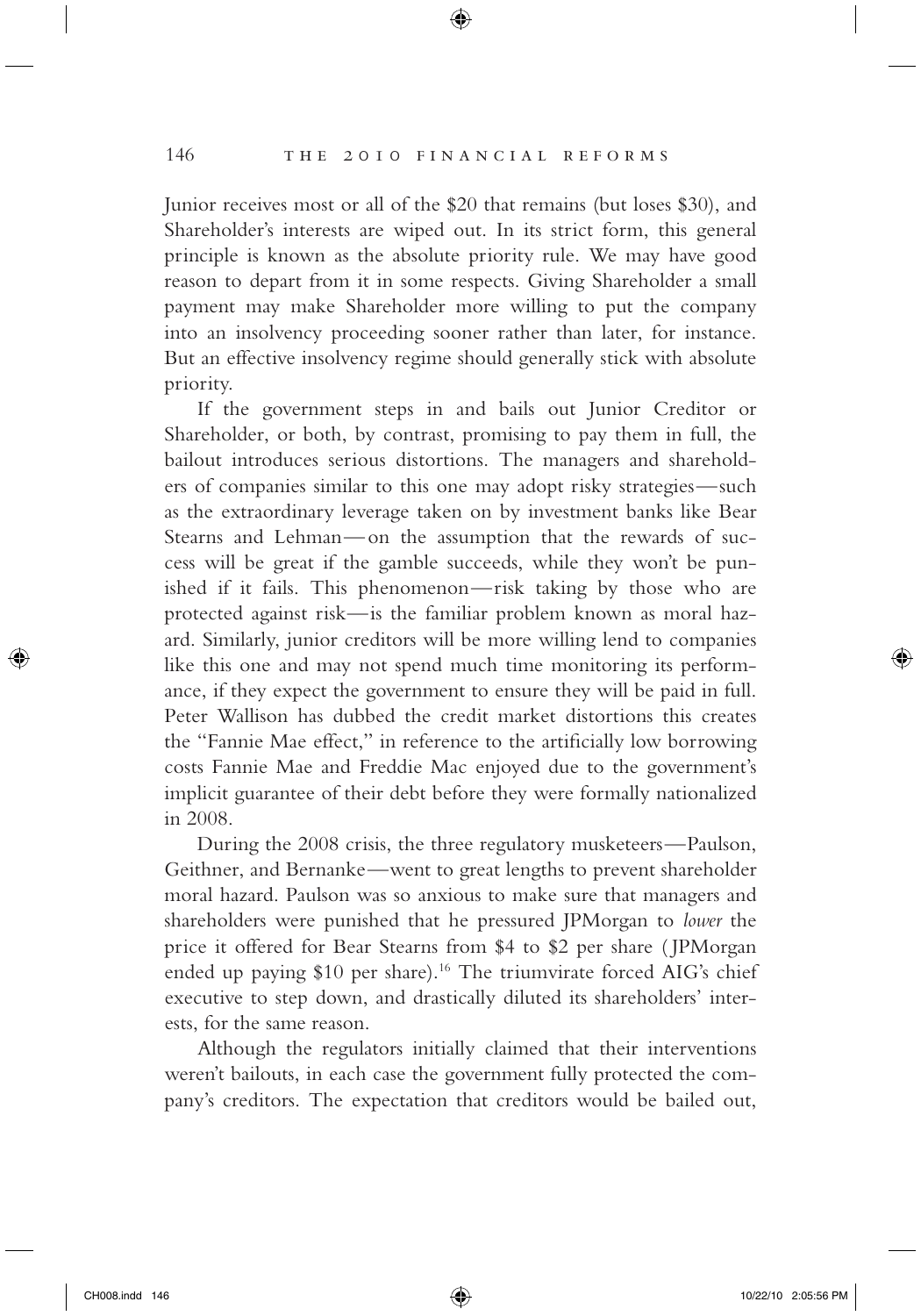and the distortions this creates (credit subsidies for favored firms and creditor moral hazard), explains why prices for the bonds of the biggest financial institutions stayed so high throughout the crisis, and the prices for credit default swaps on Lehman did not anticipate its default. The bailouts of 2008 were creditor bailouts.

⊕

The Dodd-Frank resolution regime (once again departing from the original Treasury proposal) announces a policy of forcing shareholders and creditors to take haircuts in resolution, and of throwing the managers out. According to a provision labeled "mandatory terms," the FDIC shall:

ensure that the shareholders of a covered financial company do not receive payment until all of the claims and the Fund are fully paid; . . . ensure that unsecured creditors bear losses in accordance with the priority of claim provisions. . . ; [and] ensure that management responsible for the failed condition of the covered financial company is removed.<sup>17</sup>

In addition to this "mandatory" priority structure, the new regime includes a cluster of provisions, most borrowed from bankruptcy law, that have related concerns in mind. The FDIC is authorized to retrieve payments made to a creditor during the 90 days before the start of resolution, and to invalidate sales or other transfers of the company's property if the company received less than the property was worth. (These are known as preference and fraudulent conveyance powers.) In addition, if any creditor is given more than the claim it would receive in a bankruptcy liquidation, the creditor is required to give the difference back to the FDIC. Each of these rules is designed to ensure that similarly situated creditors are treated the same, and to police situations that have the effect of giving priority treatment to some creditors and not others.<sup>18</sup>

For anyone who is familiar with ordinary bank resolution, these provisions will come as a refreshing surprise. When it closes an ordinary bank, the FDIC has broad discretion in determining which claims get paid, and to what extent. This means that basic priorities may not be respected. It also means that creditors cannot predict in advance

⇔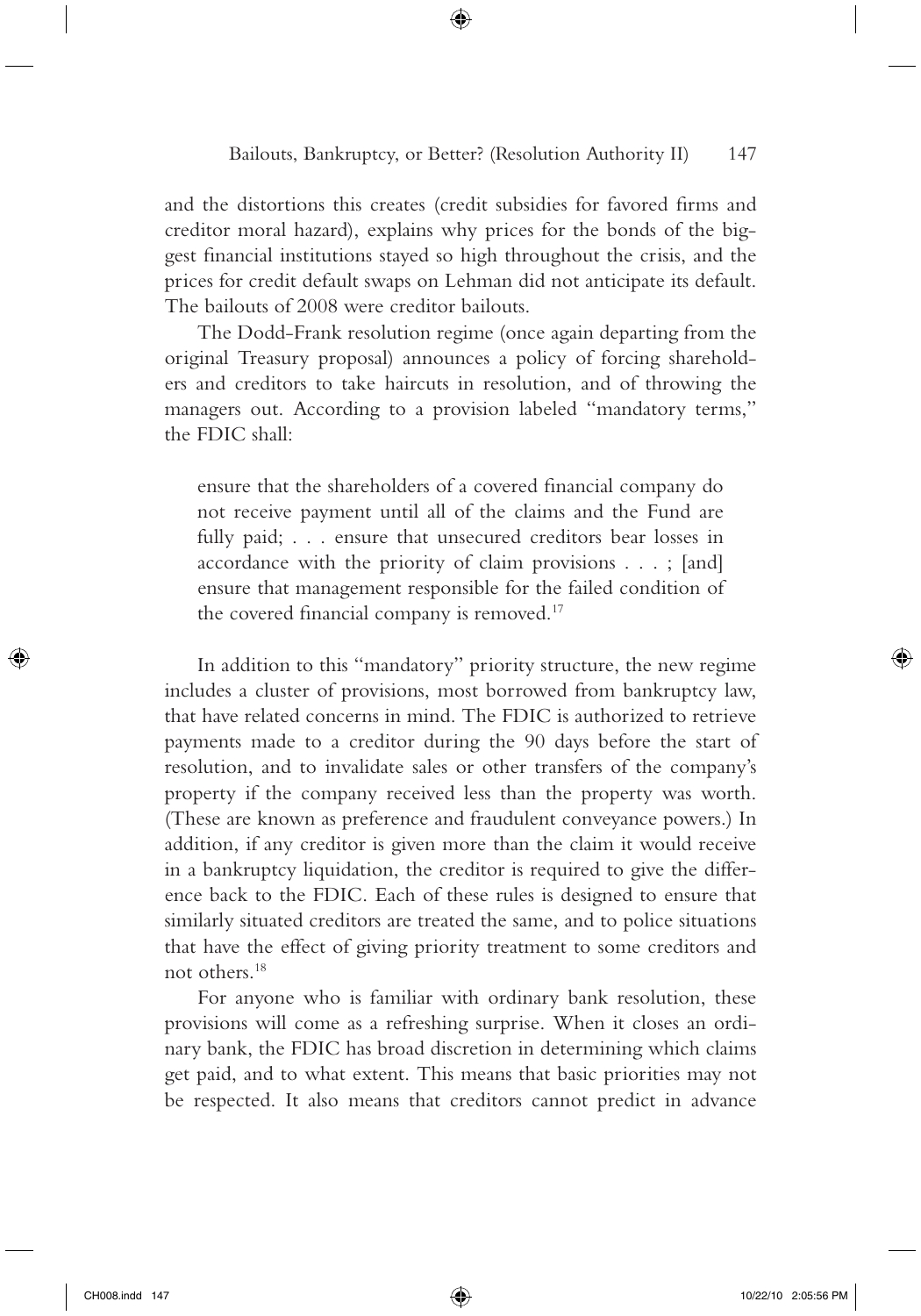how they will be treated. Dodd-Frank seems to have a much more formal and transparent priority structure.

⊕

Unfortunately, the rules will prove irrelevant in practice for many of the financial institution's largest and most important claims. The problem is that these careful priority requirements, with all of their sensible adjustments, can easily be evaded. As with ordinary bank resolution, Dodd-Frank resolution gives the FDIC blanket authority to pay claims in full if it wishes, as we saw in our discussion of systemic risk. As the receiver of a company like Bank of the World, the FDIC will likely pay off all or almost all of the derivatives and other financial claims, and perhaps other claims as well. Although these creditors theoretically must give some of their recovery back if other creditors receive less than they would get in a liquidation, the FDIC can simply give the other creditors a pittance and argue that this is more than a bankruptcy liquidation would have brought. Had there been a bankruptcy, the FDIC might say, the firm's value would have evaporated and creditors would have gotten almost nothing. Using this reasoning, the FDIC can easily bail out the most important creditors while giving little or nothing to other, theoretically comparable claims.

As President Obama once said in another context, the priority rules are just lipstick on a pig.

# All Liquidation, All the Time?

We come now to the final objective of an effective insolvency regime: resolving the company's financial distress efficiently, to protect as much value as possible.

In my dissection of the FDIC analogy in the preceding chapter, I pointed out that the standard FDIC strategy for closing an ordinary bank is much dicier for a systemically important financial institution. With the little banks that are its bread and butter, the FDIC secretly lines up a buyer if the bank is failing, closes the bank at the end of the day on Friday, and then completes the sale in time for customers to have access to their deposits and for businesses to have access to their lines of credit on Monday morning. With the largest banks and nonbank financial institutions, by contrast, the number of plausible buyers

↔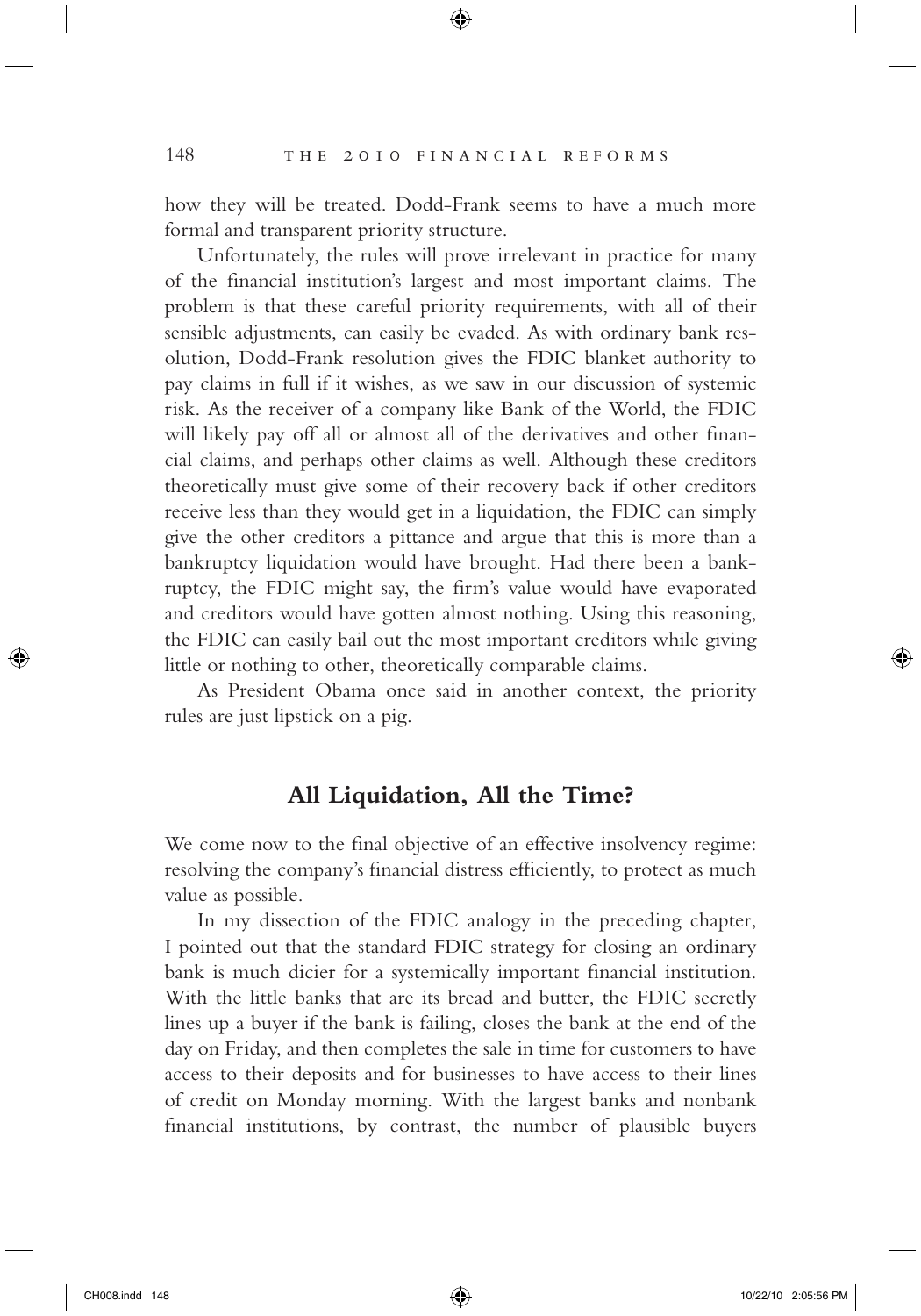is far smaller. It will be more difficult, and sometimes impossible, to arrange a sale. Who exactly would buy Citigroup or Bank of America if it were sinking? And because the potential buyers are other large financial institutions, the sales that do occur will make a financial giant even bigger.

⊕

The drafters of Dodd-Frank compounded this problem by limiting the FDIC to a single set of resolution options: liquidation. Prior to a late amendment proposed by Senator Boxer, this restriction would not have been obvious to anyone but a banking nerd. It is signaled in Dodd-Frank by the appointment of the FDIC as receiver of the troubled institution, the references to the regime as "receivership," and the absence of any mention of "conservatorship." Conservatorship is the principal—though rare—technique for reorganizing a troubled bank rather than selling it or shutting it down. Thanks to the Boxer amendment, this careful parsing of the resolution regime is no longer necessary. The new law could not put it more clearly: "All financial companies put into receivership under this title shall be liquidated. No taxpayer funds shall be used to prevent the liquidation of any financial company under this title."<sup>19</sup>

It is theoretically possible for clever regulators to restructure a financial company rather than truly liquidating it. As an alternative to arranging an immediate merger or piecemeal liquidation, Dodd - Frank authorizes the FDIC to transfer assets and liabilities to a "bridge financial company. "The bridge company is designed to be temporary, but Dodd-Frank allows it to continue for up to three years. By picking and choosing which assets and liabilities to transfer to the bridge company, and subsequently merging it with another firm or selling stock to investors, the FDIC could achieve a de facto reorganization.<sup>20</sup>

This stands in obvious tension with the Boxer amendment's proclamation that the company "shall be liquidated," but this violation of the Boxer amendment's spirit is unlikely to prevent disguised reorganizations. The more important obstacle is the centrality of regulators, rather than the parties themselves. The FDIC is not set up to oversee a major financial institution for long enough to achieve a genuine reorganization or even a more patient liquidation. After IndyMac failed in 2008, for instance, the FDIC sold its assets much more quickly than many observers thought optimal, because of its reluctance to manage

⇔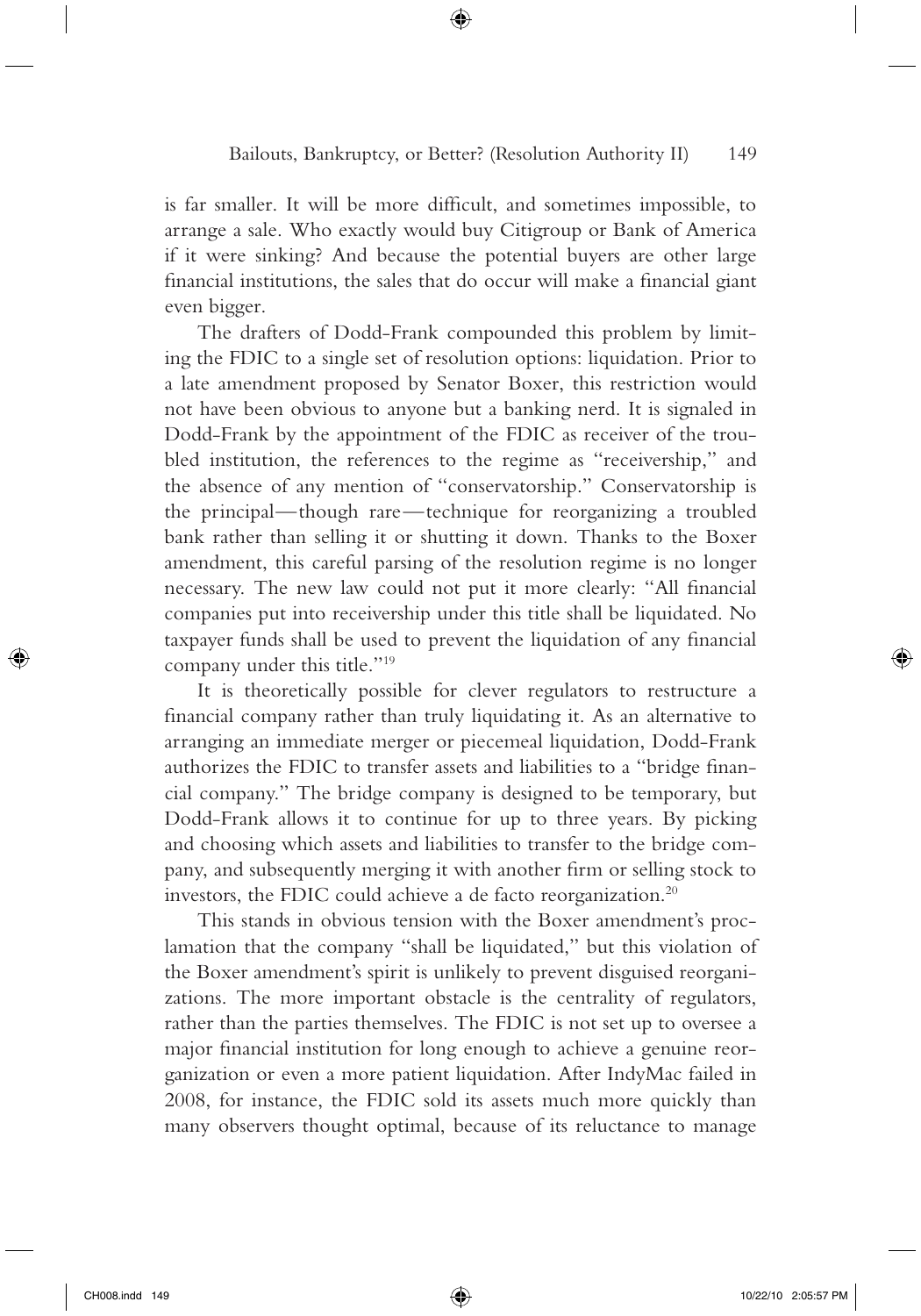assets for a substantial period of time. "When the FDIC steps in," as one account of its role in the new resolution framework put it, " it assumes control over all assets and operations. The goal is not to save the company. On the contrary, it's to liquidate it in an orderly way that maximizes its value."<sup>21</sup>

⊕

This bias toward liquidation marks a radical change in American insolvency regulation. The distinctively American response to the financial distress of large corporations emerged in the late nineteenth century during periodic crises in the railroad industry. At the behest of the Wall Street banks that financed the railroads and the banks' lawyers, American courts devised a procedure known as the equity receivership — which was the ancestor of and inspiration for current Chapter 11 . The premise, then as now, was that reorganization is often the most efficient method of resolving financial distress, especially with the largest companies — that reorganization can preserve value that would otherwise be lost.<sup>22</sup>

Some may object here that financial institutions are different from other large corporations in this regard. The value of a commercial bank, the reasoning goes, disappears in a cloud of smoke as soon as it defaults. While this may be true of the commercial bank entity itself, it does not accurately describe bank holding companies or other financial institution holding companies — each of whose insolvencies were handled only in bankruptcy prior to the Dodd-Frank Act. For some of these a restructuring may be far superior to a receivership, particularly if there are no or few potential buyers for the company's assets. Restructuring a troubled financial institution could also promote competition in the financial services industry, by preserving a competitor rather than shrinking the industry through the liquidation of one of a limited number of giant companies.

Dodd-Frank doesn't take these options off the table altogether, but it makes them far less likely. This increases the potential for value to be squandered in connection with a Dodd-Frank resolution—a risk that is particularly serious given the limitations of FDIC-style resolution with the largest financial institutions.

■ ■ ■

⇔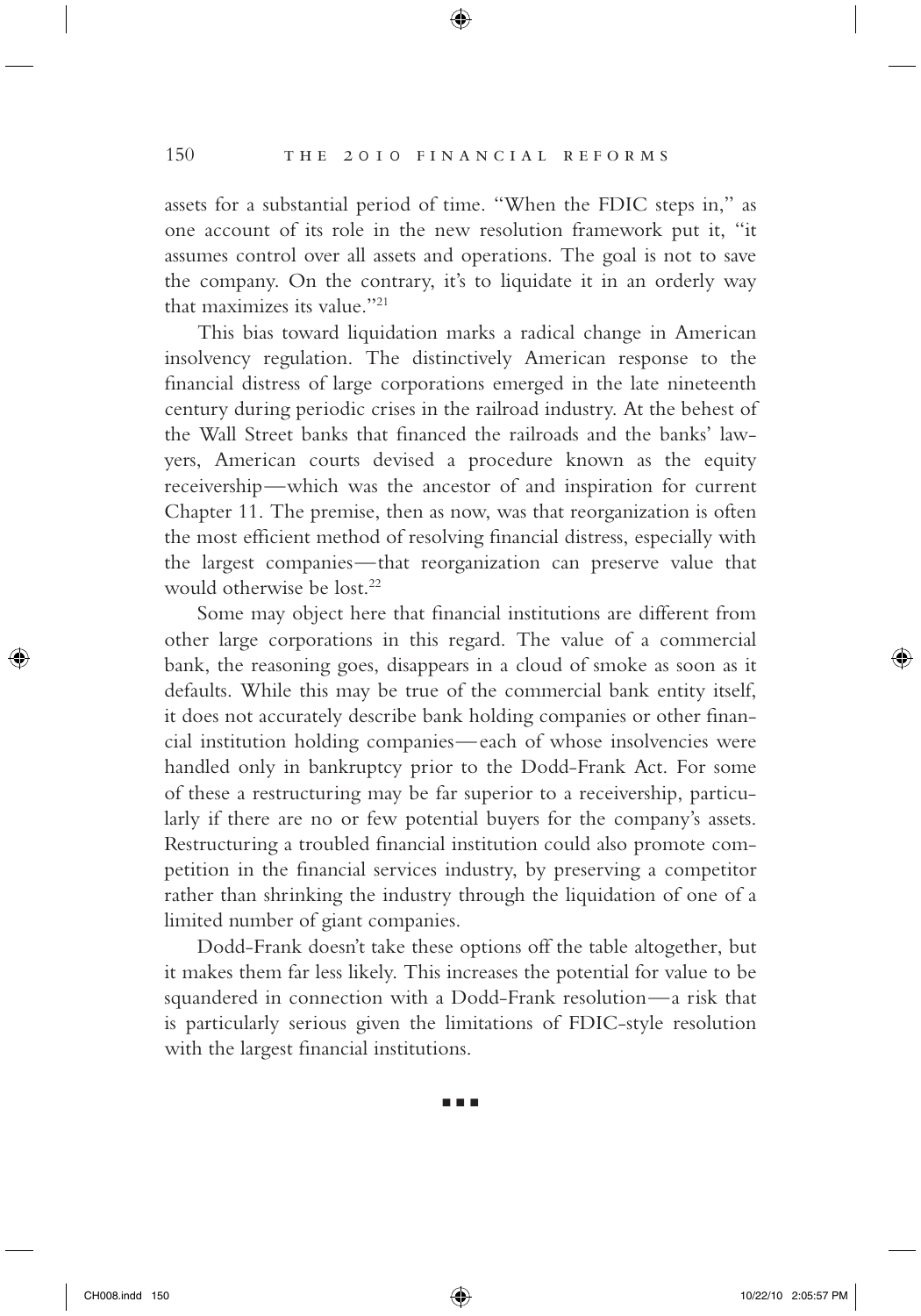#### Bailouts, Bankruptcy, or Better? (Resolution Authority II) 151

⊕

By my reckoning in this chapter, Dodd-Frank resolution is illequipped to handle three of the four objectives of an insolvency regime. The decision when to put a company in resolution will be made by regulators, rather than managers and market participants. This makes timely intervention unlikely; it and the prospect of immediate ouster will discourage the managers of a floundering financial giant from making any preparations for an orderly resolution. Because the FDIC can pay any creditors it wishes, there is no assurance that any given class of creditors — such as those holding derivatives — will be forced to take losses. And Dodd-Frank discourages and purports to forbid reorganization, even if that may be the best resolution option.

The only objective that Dodd-Frank handles tolerably well is limiting the danger of systemic risk. The same FDIC powers that make the promise of creditor haircuts illusory and undermine the priority scheme will enable the FDIC to respond to the threat of systemic risk by protecting vulnerable parties. The FDIC can promise to make good on the company's derivatives, for instance, if it concludes that mass repudiation could ignite a systemic crisis.

Assessing an insolvency regime is not simply a matter of adding up the grades on the various attributes of the framework, and tallying up the score, of course. Perhaps the best defense of the Dodd - Frank regime comes by analogy to Winston Churchill's famous defense of democracy: Dodd-Frank is the worst possible strategy for handling the financial distress of systemically important financial institutions except, that is, for all the others.

But the Churchill dictum doesn't hold true here. The only thing that the Dodd-Frank resolution rules do at all well—responding to systemic risk—will soon be less crucial for most financial institutions, thanks to other, more effective parts of the Dodd-Frank Act. If most of the company's derivatives are backstopped by a clearinghouse, for instance, it will be much less important that the FDIC step in and make sure they all are honored.

Some have defended the resolution rules by emphasizing that they displace the normal, rule-of-law-oriented bankruptcy process for only a small group of companies, the very largest financial institutions. The hole may be deep, the argument goes, but it is narrow. But this

⊕